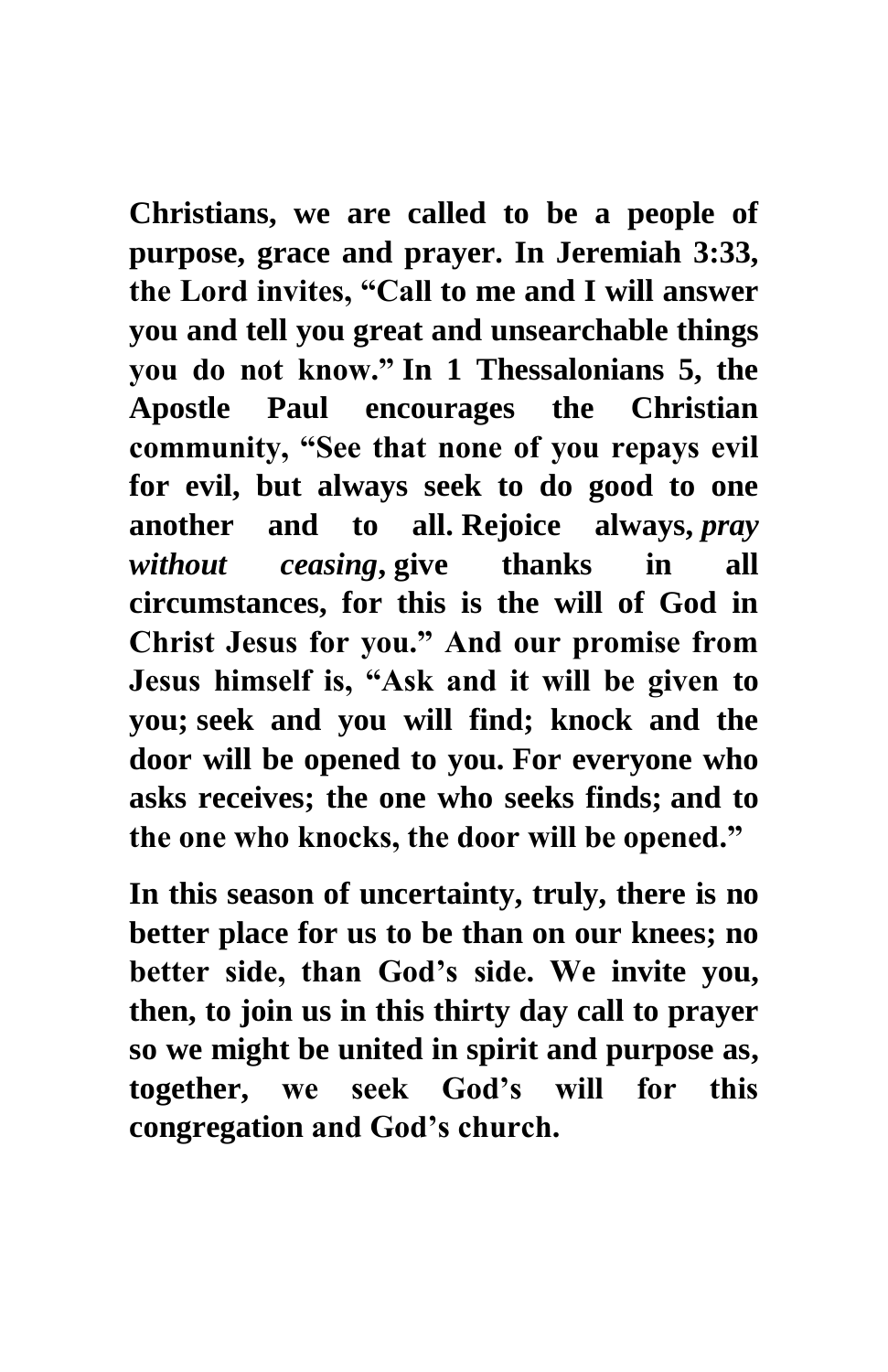#### **Daily Format for the Week Ending May 22, 2022**

## **GOD'S DELIVERANCE – THE WAY**

## **Invocation**

Almighty God, you have created us, called us, and chosen us to be your people. We wait now to receive your word of guidance and blessing. Grant unto us ears to hear, eyes to see, and faith to respond to your love and leadership. In the name of Christ. Amen.

# **This Week's Scripture Psalm 126**

It seemed like a dream, too good to be true, when God returned Zion's exiles. We laughed, we sang, we couldn't believe our good fortune. We were the talk of the nations— "God was wonderful to them!" God was wonderful to us; we are one happy people. And now, God, do it again bring rains to our drought-stricken lives So those who planted their crops in despair will shout "Yes!" at the harvest. So those who went off with heavy hearts will come home laughing, with armloads of blessing.

# **Prayer**

Begin with a time of thanksgiving, praising God for being with us. Using the method of the five finger prayer, pray for:

1. Those nearest to us – family, friends, church, community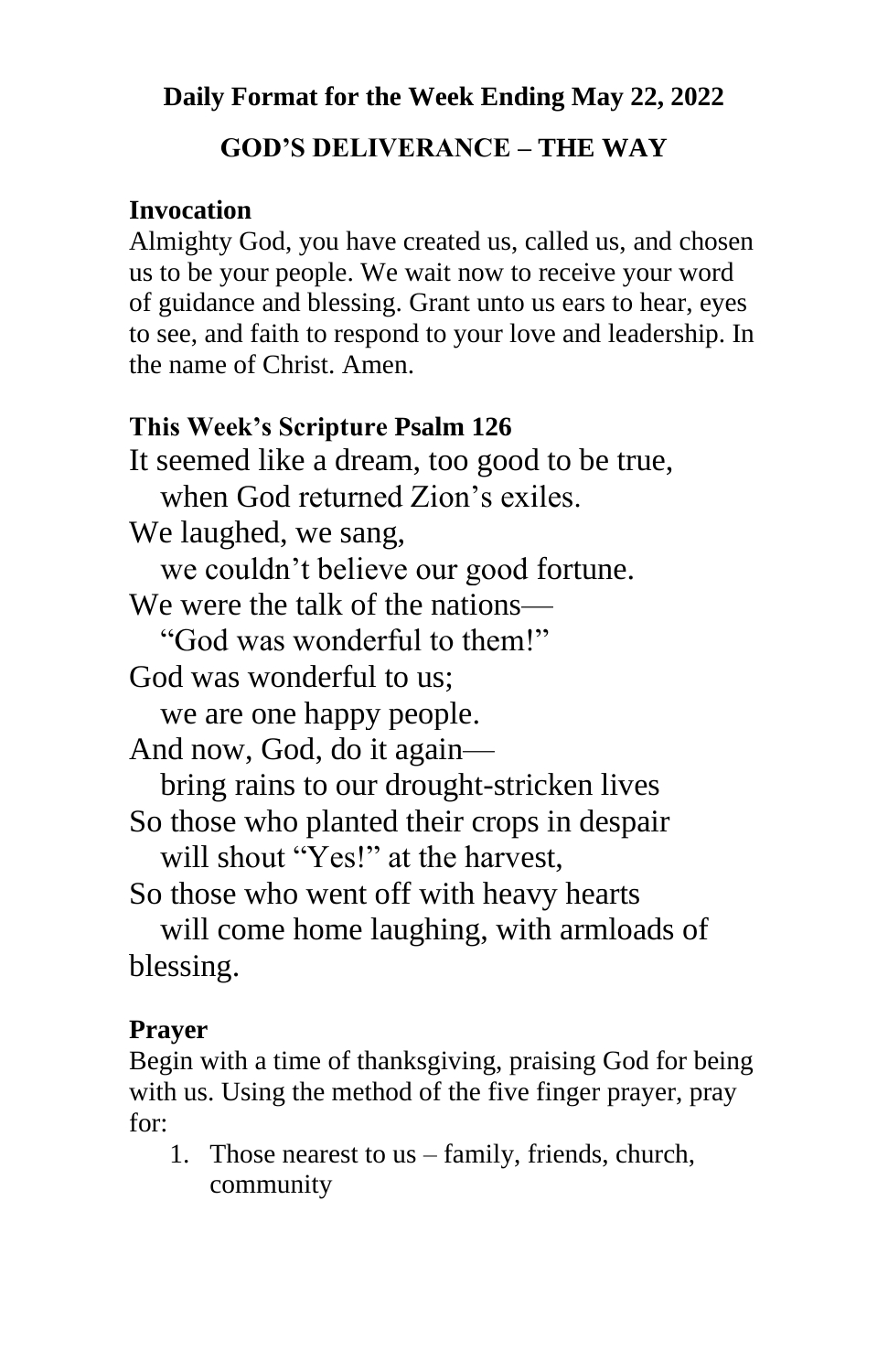- 2. Those who point the way pastors, Bishop, Cabinet, teachers and administrators, those in the medical profession
- 3. Those in power our leaders at the national, state and local levels, for a spirit to unite our hearts together in a common purpose
- 4. Those who are struggling those dealing with illness, grief, addiction, issues in life
- 5. Ourselves be very specific and detail your concerns.

End with a time of thanksgiving, knowing that God is walking with us and will point the way for us to travel.

# **Hymn: "Love Divine, All Loves Excelling"**

1. Love divine, all loves excelling, joy of heaven, to earth come down; fix in us thy humble dwelling; all thy faithful mercies crown! Jesus, thou art all compassion, pure, unbounded love thou art; visit us with thy salvation; enter every trembling heart.

2. Breathe, O breathe thy loving Spirit into every troubled breast! Let us all in thee inherit; let us find that second rest. Take away our bent sinning; Alpha and Omega be; end of faith, as its beginning, set our hearts at liberty.

3. Come, Almighty to deliver, let us all thy life receive; suddenly return and never, nevermore thy temples leave. Thee we would be always blessing, serve thee as thy hosts above, pray and praise thee without ceasing, glory in thy perfect love.

4. Finish, then, thy new creation; pure and spotless let us be. Let us see thy great salvation perfectly restored in thee; changed from glory into glory, till in heaven we take our place, till we cast our crowns before thee, lost in wonder, love, and praise.

# **Reflection – See Daily Prompts**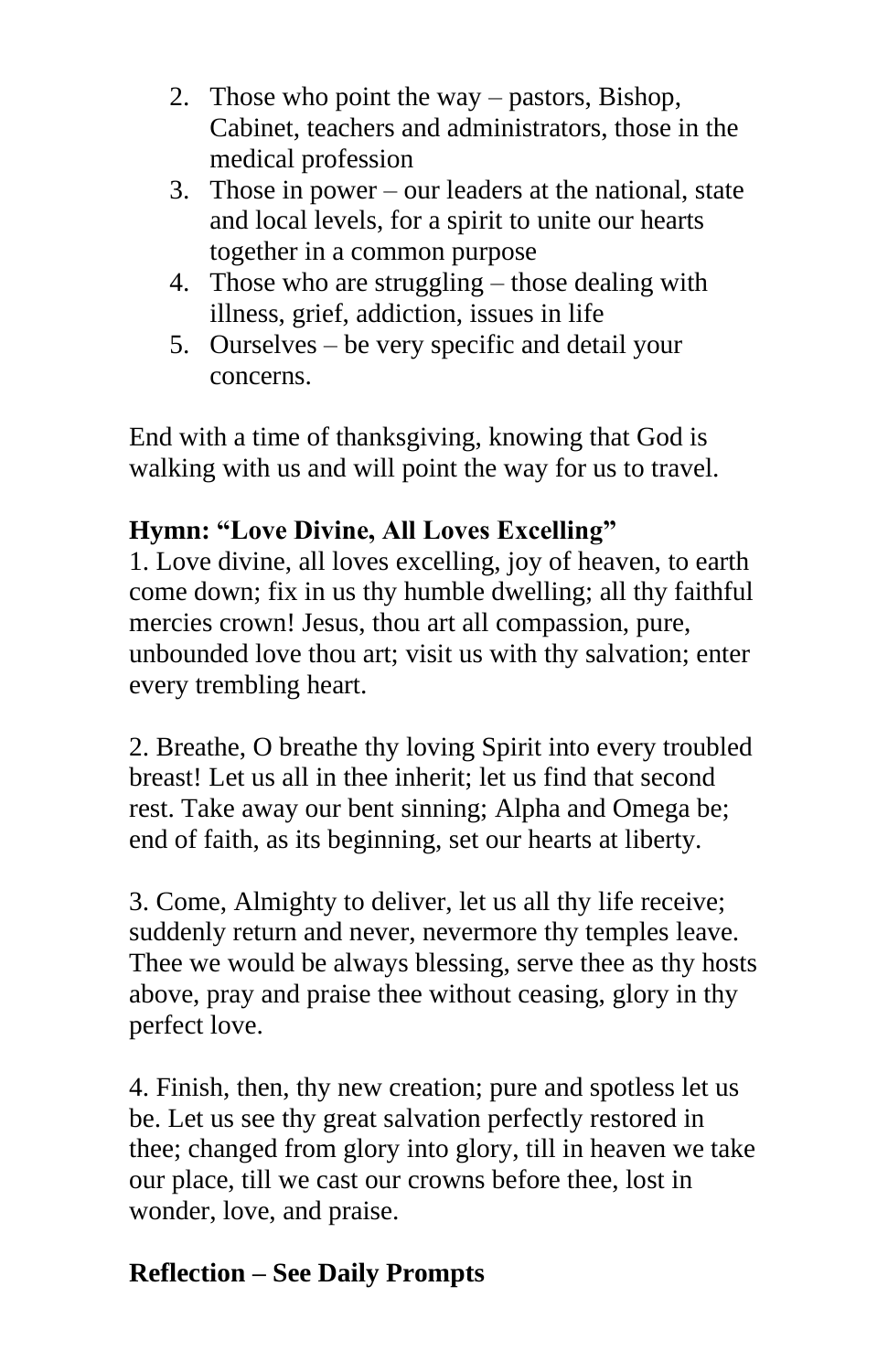## **Benediction**

May the peace of God fill my heart, mind, and activity all this day long. Amen

## **MONDAY, May 16 - Time of Reflection**

1. How might the Holy Spirit calm my troubled heart today?

2. How can I serve the Almighty today with my voice and my actions?

# **TUESDAY, May 17 - Time of Reflection**

1 This is how God has delivered me:

2. How is God calling me to help deliver others?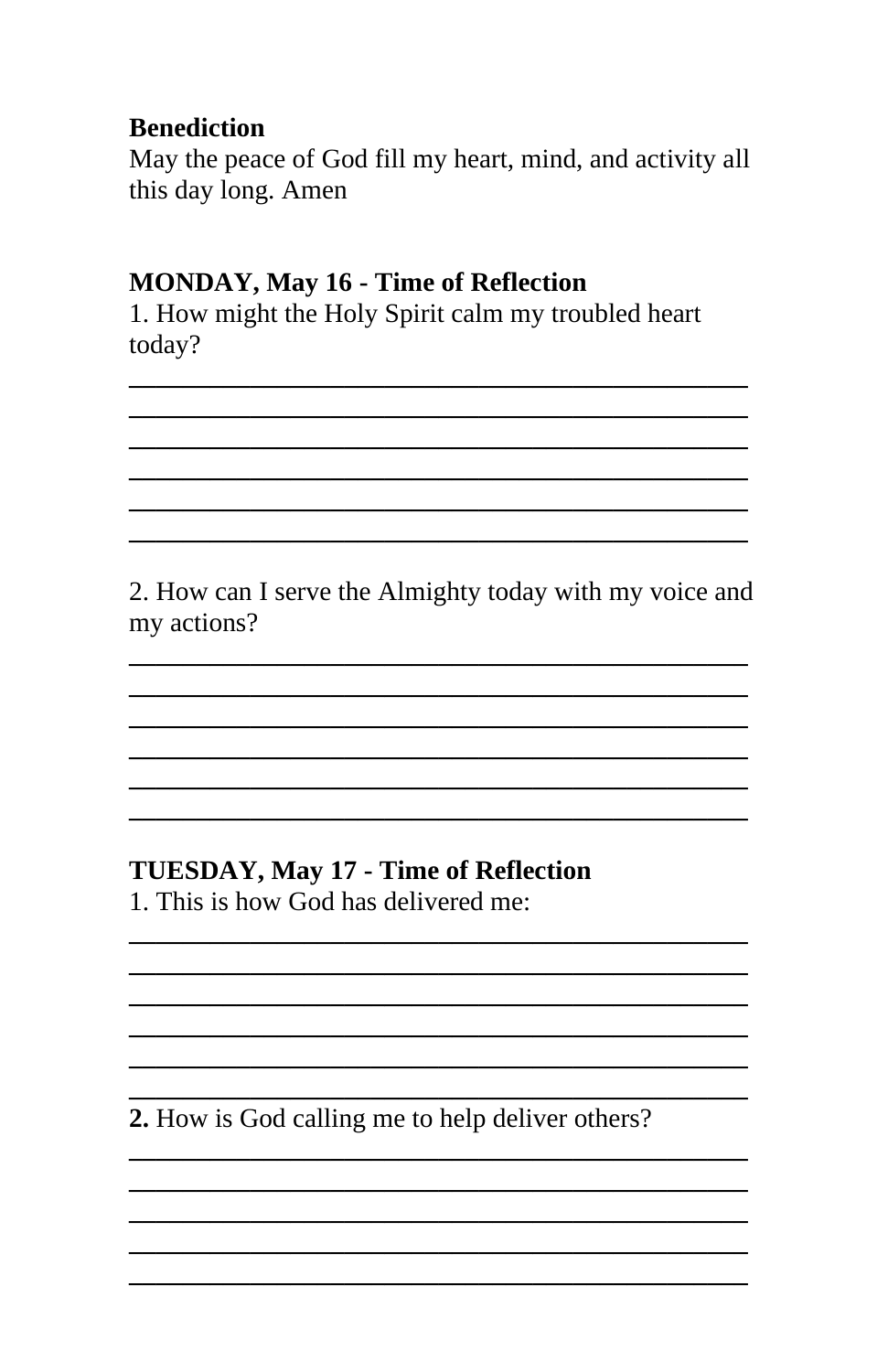### **WEDNESDAY, May 18 - Time of Reflection**

1. When did God return me from exile?

2. As a new creation, how might I help set others free?

## THURSDAY, May 19 – Time of Reflection

1. How might the Alpha and Omega set my heart free today?

2. What would have to change for me to be "always" blessing"?

#### FRIDAY, May 20 - Time of Reflection

1. What might it look like for God "to do it again"?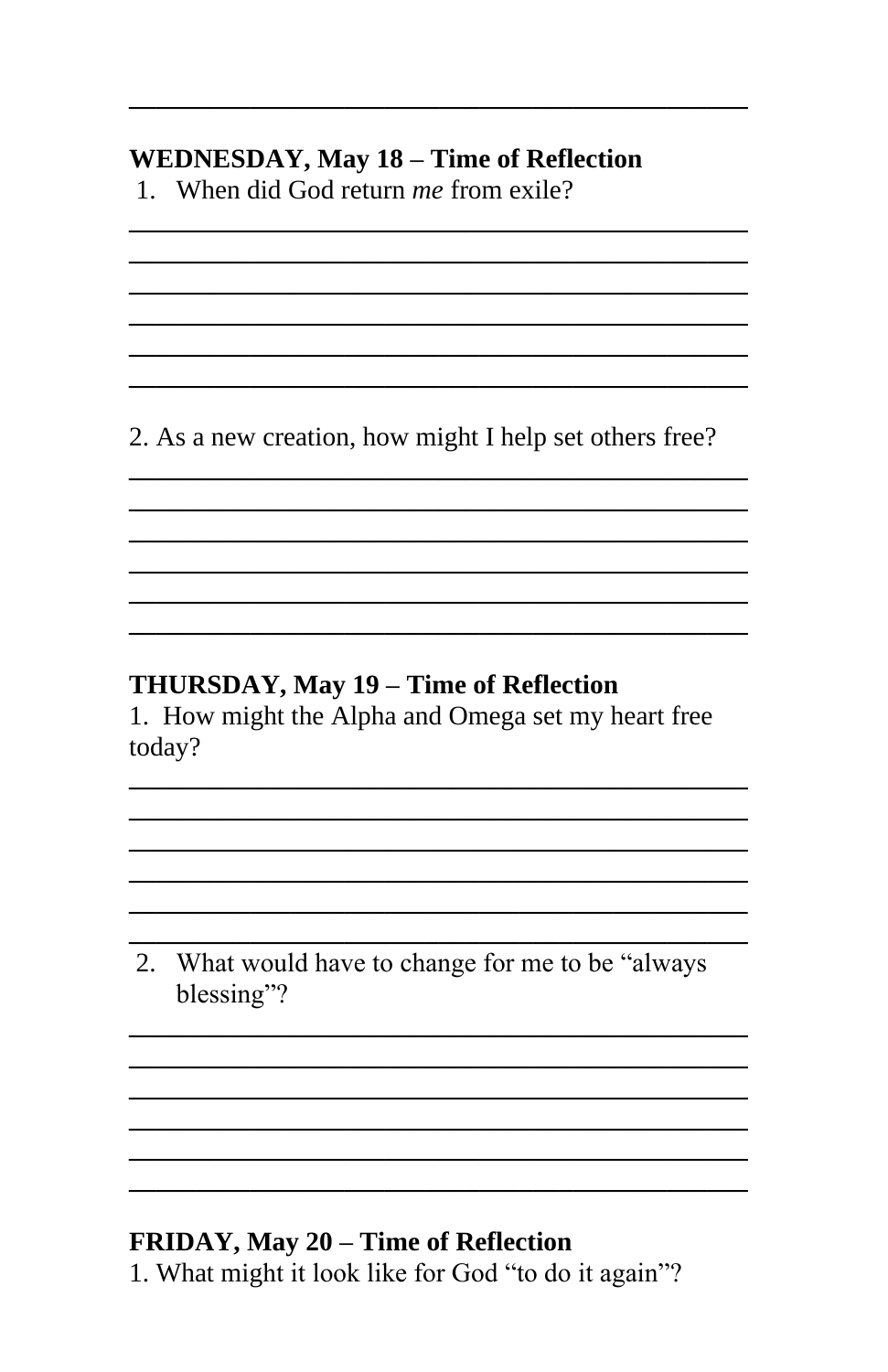2. Who did God bring to mind during my prayer today?

 $3.$  Why?

#### **SATURDAY, May 21 - Time of Reflection**

1. How might White's Chapel become "the talk of the nations" in a way that reflects God's love and deliverance?

2. How can I show compassion today in the way Jesus  $did?$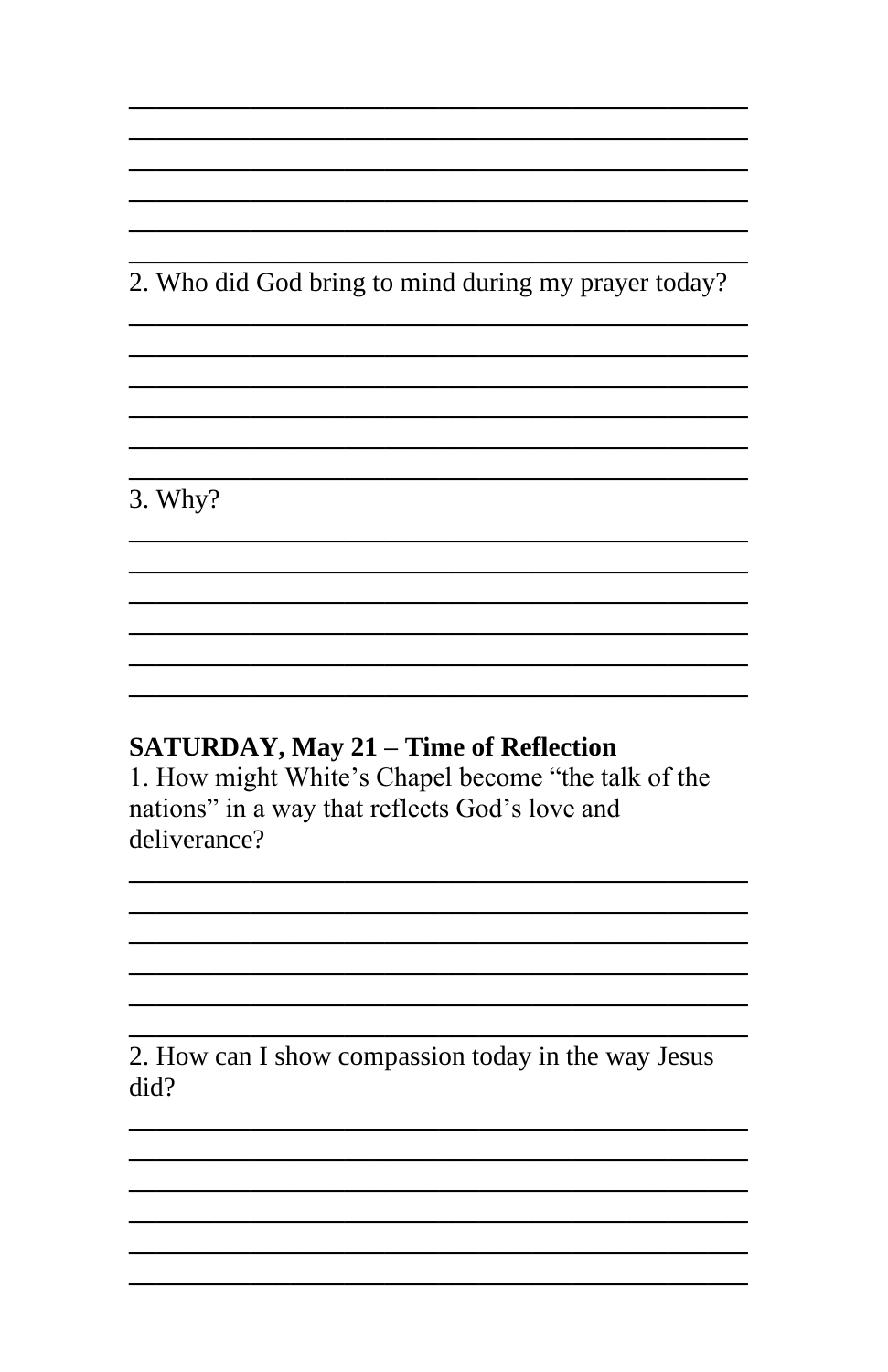## **SUNDAY, May 22 - Time of Reflection**

1. How is Sabbath Rest restoring my soul today?

2. Where have I seen Christ this week?

3. For whom are you calling me to be Christ?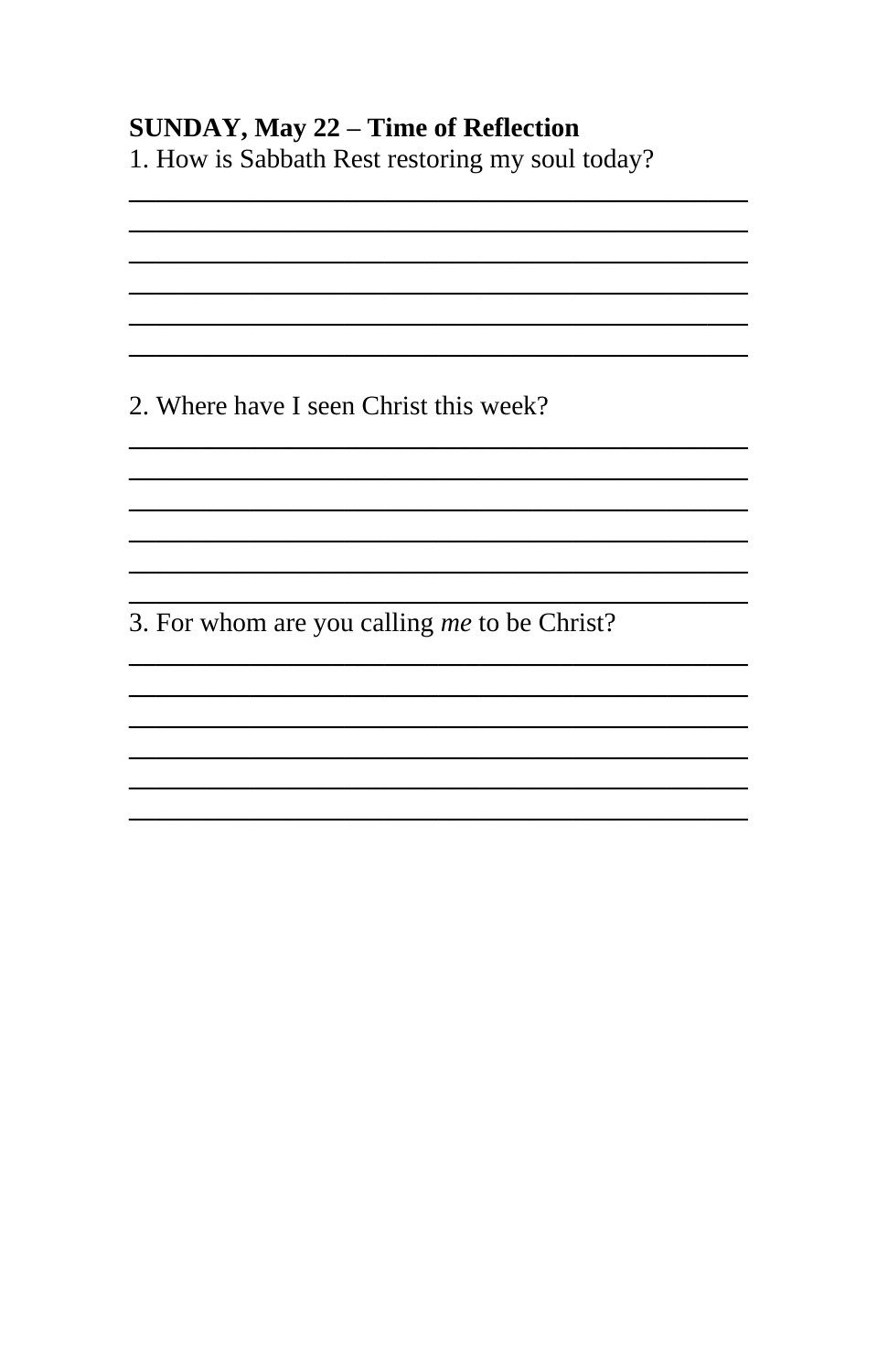# **Daily Format for the Week Ending May 29, 2022**

# **THE BEAUTY OF UNITY – NOT UNIFORMITY THE TRUTH**

#### **Invocation**

Almighty God, you have called the church into being and have gathered us into one family. By the power of your Holy Spirit, help us to live in unity and peace with all of your children. May our actions this day be fruit of our faith in your Kingdom. In the name of Christ. Amen.

# **This Week's Scripture – Psalm 133**

How wonderful, how beautiful,

when brothers and sisters get along!

It's like costly anointing oil

flowing down head and beard,

Flowing down Aaron's beard,

flowing down the collar of his priestly robes.

It's like the dew on Mount Hermon

flowing down the slopes of Zion.

Yes, that's where God commands the blessing, ordains eternal life.

# **Prayer**

Begin with a time of thanksgiving, praising God for being with us. Using the method of the five-finger prayer, pray for:

- 1. Those nearest to us family, friends, church, community
- 2. Those who point the way pastors, Bishop, Cabinet, teachers and administrators, those in the medical profession
- 3. Those in power our leaders at the national, state and local levels, for a spirit to unite our hearts together in a common purpose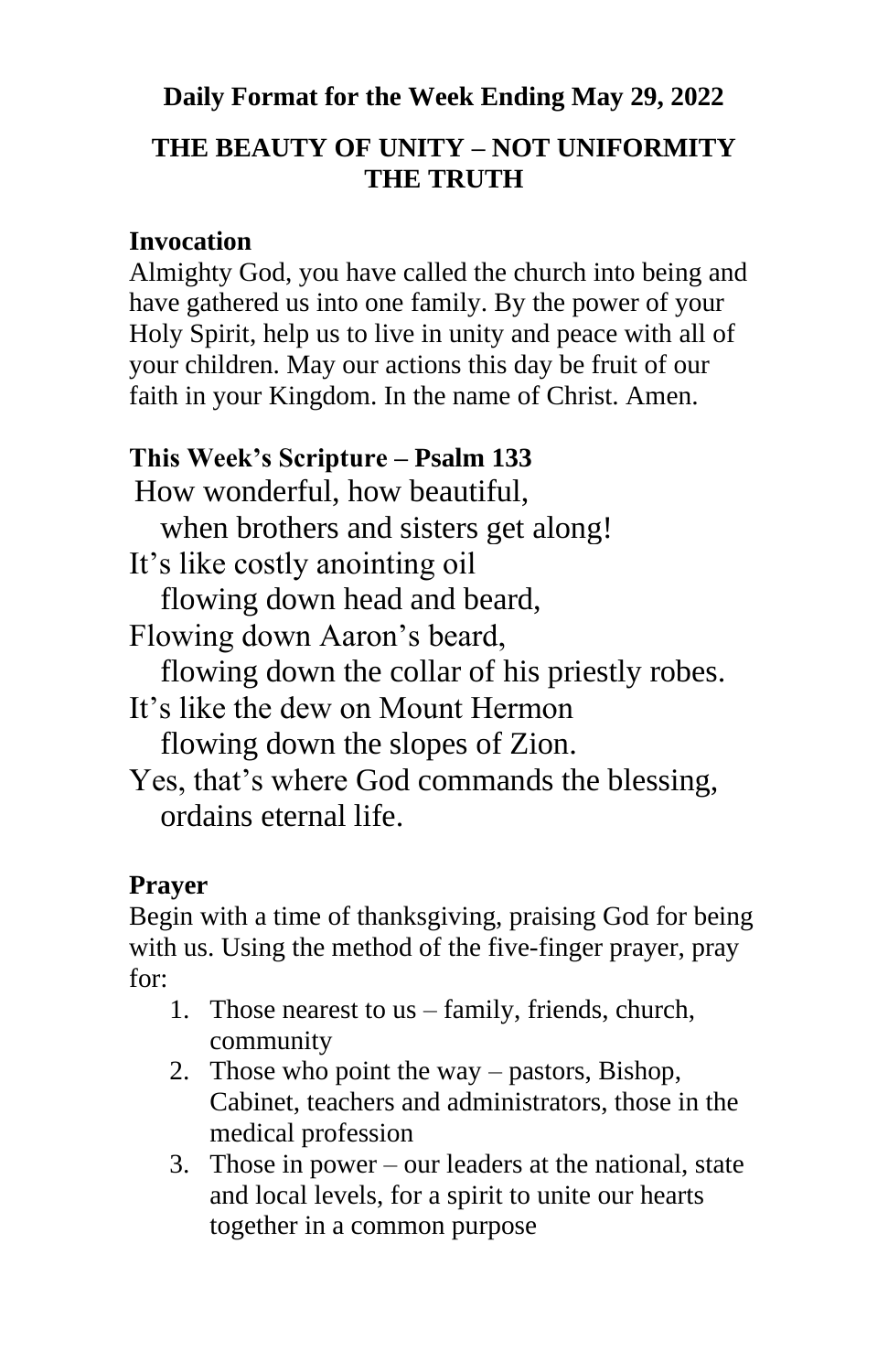- 4. Those who are struggling those dealing with illness, grief, addiction, issues in life
- 5. Ourselves be very specific and detail your concerns

End with a time of thanksgiving, knowing that God is walking with us and will point the way for us to travel.

# **Hymn: "O Spirit of the Living God"**

1. O Spirit of the Living God, thou light and fire divine, descend upon thy Church once more, and make it truly thine! Fill it with love and joy and power, with righteousness and peace, till Christ shall dwell in human hearts, and sin and sorrow cease.

2. Blow, wind of God! With wisdom blow until our minds are free from mists of error, clouds of doubt, which blind our eyes to thee! Burn, winged fire! Inspire our lips with flaming love and zeal, to preach to all thy great good news, God's glorious commonweal!

3. Teach us to utter living words of truth which all may hear, the language we all understand when love speaks loud and clear; till every age and race and clime shall blend their creeds in one, and earth shall form one brotherhood by whom thy will is done.

4. So shall we know the power of him who came us all to save. So shall we rise with him to life which soars beyond the grave; and earth shall win true holiness, which makes thy children whole, till, perfected by thee, we reach Creation's glorious goal!

#### **Reflection – See Daily Prompts**

#### **Benediction**

Be held in the center of God's will today and know the joy, freedom, and power of walking by faith and in faithfulness. Amen.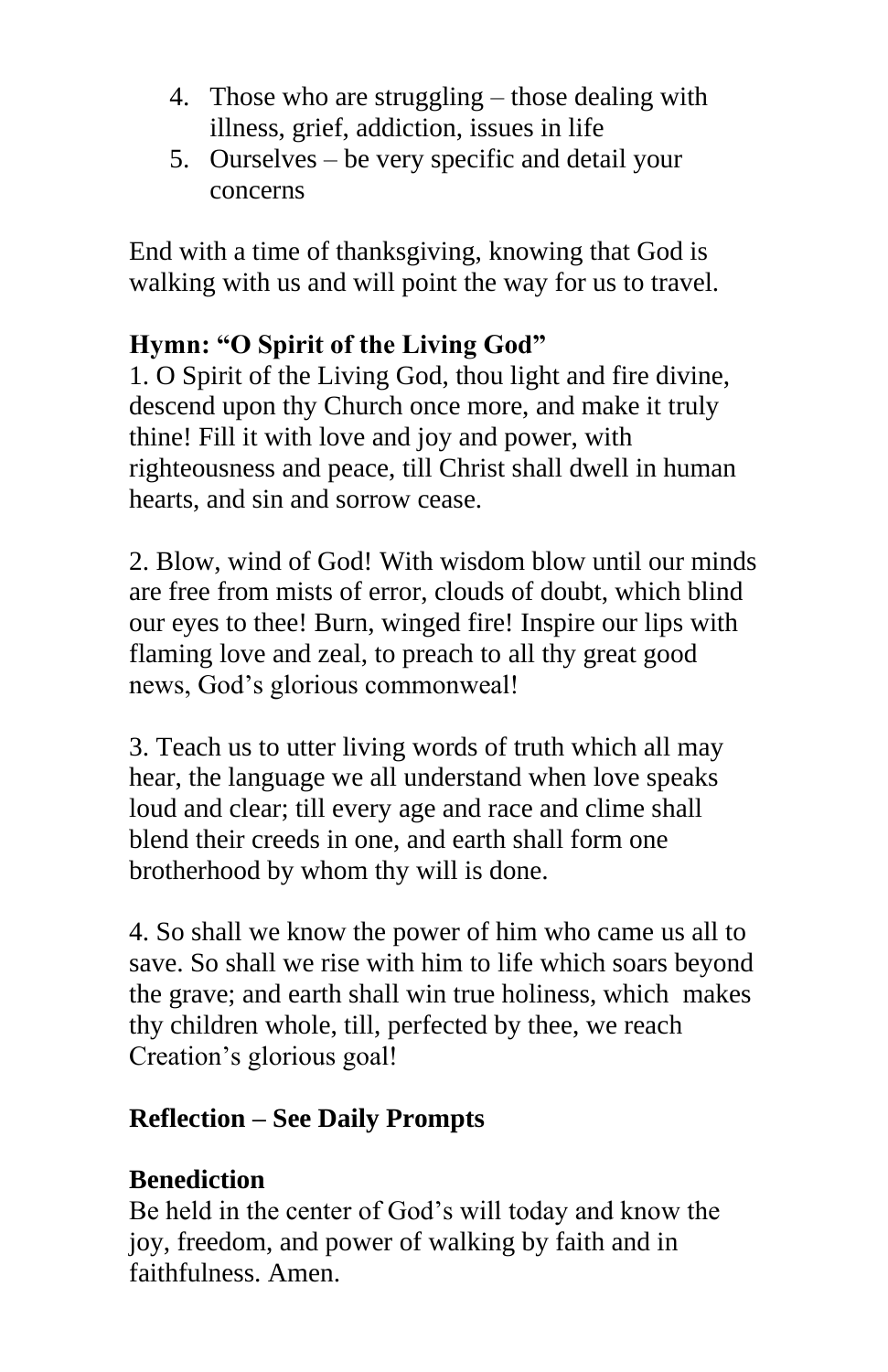### **MONDAY, May 23 - Time of Reflection**

1. When have I experienced the joy of "brothers and sisters" getting along?

2. When has God helped me overcome a conflict with someone?

### **TUESDAY, May 24 - Time of Reflection**

1. What would it look like if the Holy Spirit actually filled our church with love and peace?

2. What is one thing I can do to make that vision a reality?

3. Is there anyone at White's Chapel with whom I need to make peace?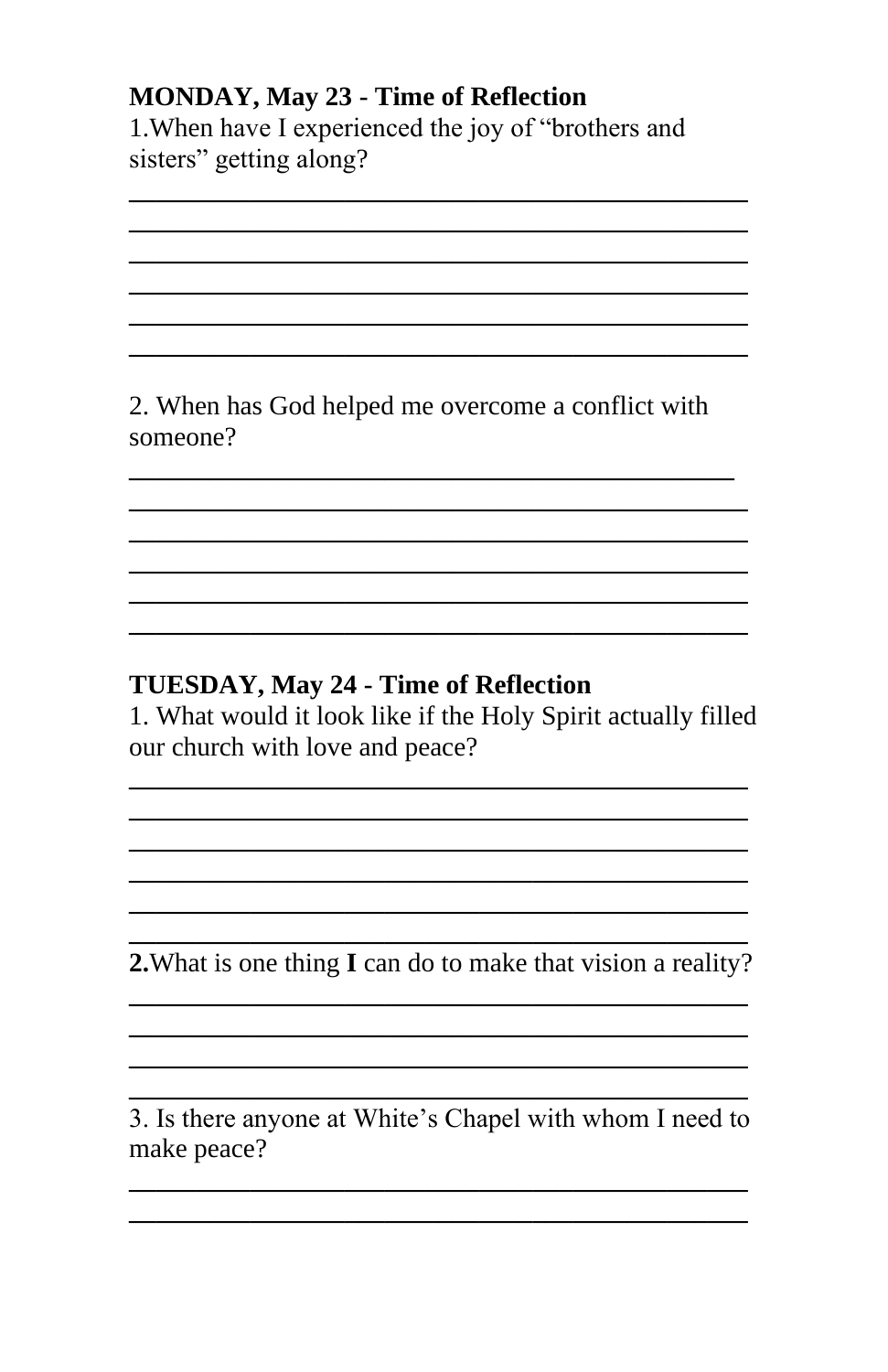### **WEDNESDAY, May 25 - Time of Reflection**

1. When have I been caught in a cloud of doubt?

2. Has God ever moved me out of the mist of doubt and into a place of understanding?

# THURSDAY, May 26 - Time of Reflection

1. Is there a conflict in any of my relationships that needs to be resolved?

2. What will be my first step toward reconciliation?

# FRIDAY, May 27 - Time of Reflection

1. Read I Corinthians 13:1-13. How can the truth of this chapter remind me to listen and speak in love?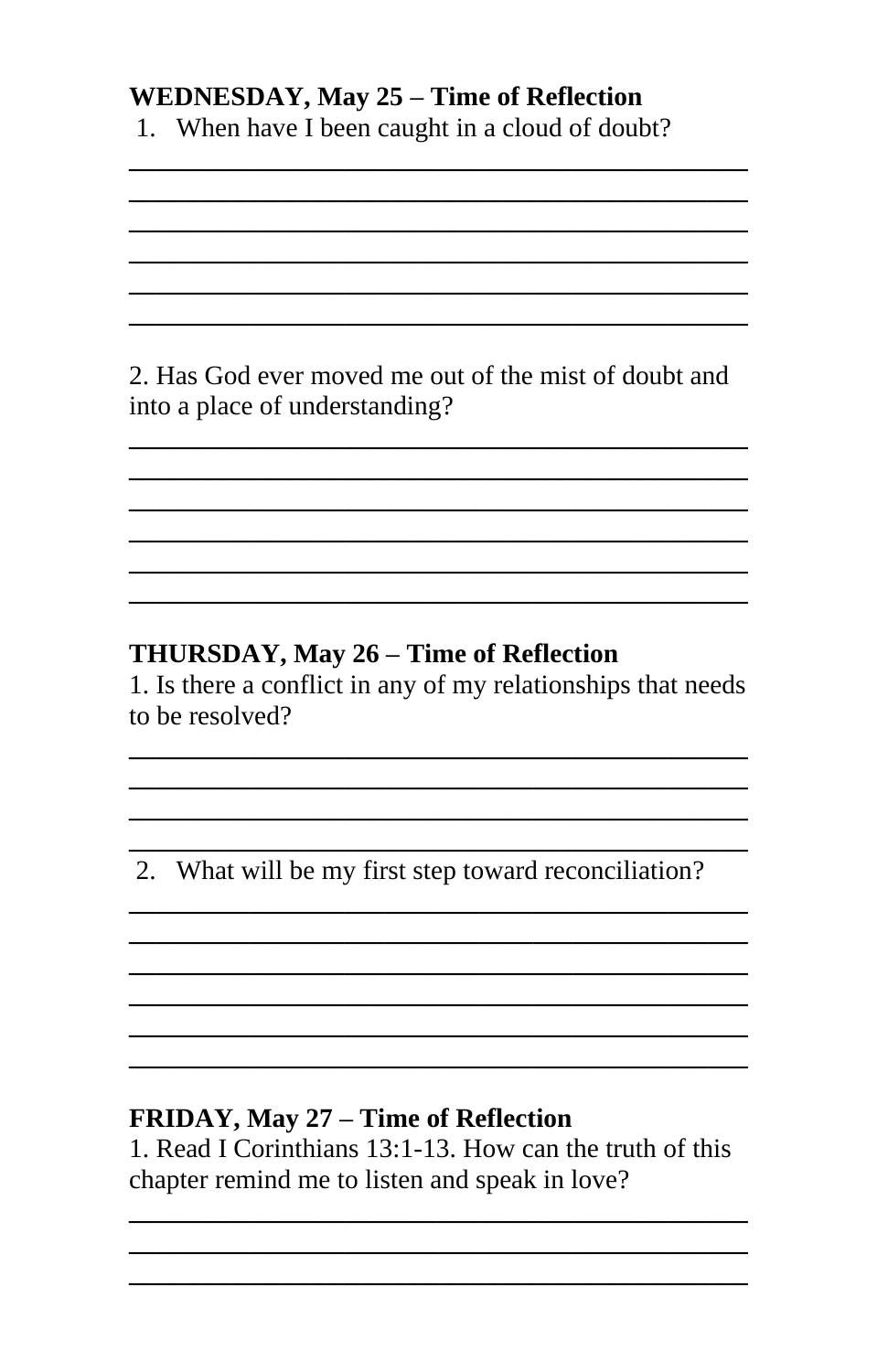## **SATURDAY, May 28 - Time of Reflection**

1. According to Psalm 133, where does God command blessing?

2. How might I give grace to those who think differently but also love Christ as I do?

#### **SUNDAY, May 29 - Time of Reflection**

1. How is Sabbath Rest restoring my soul today?

2. Where have I seen Christ this week?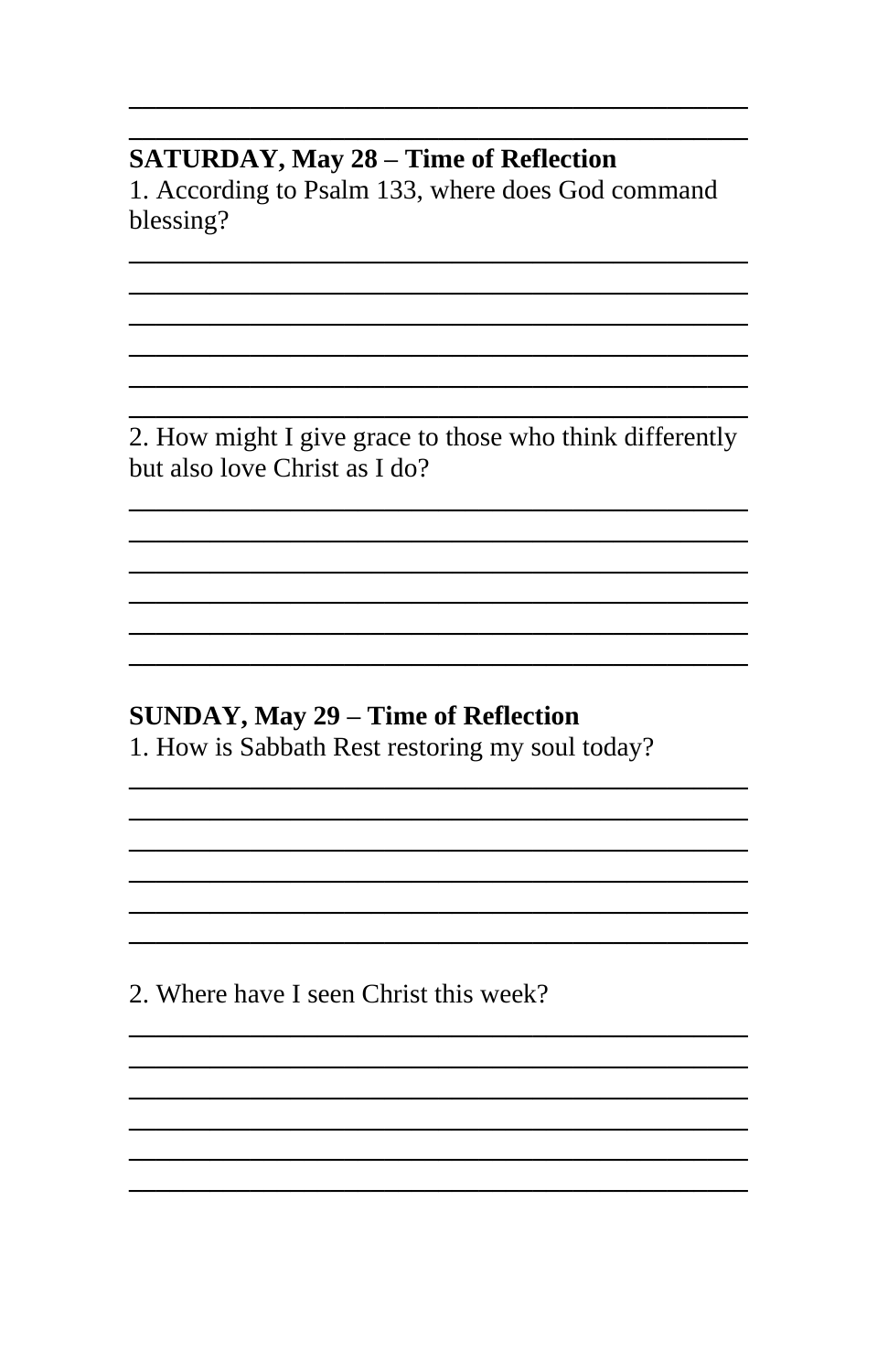3. Pray for God's understanding and wisdom in this hour.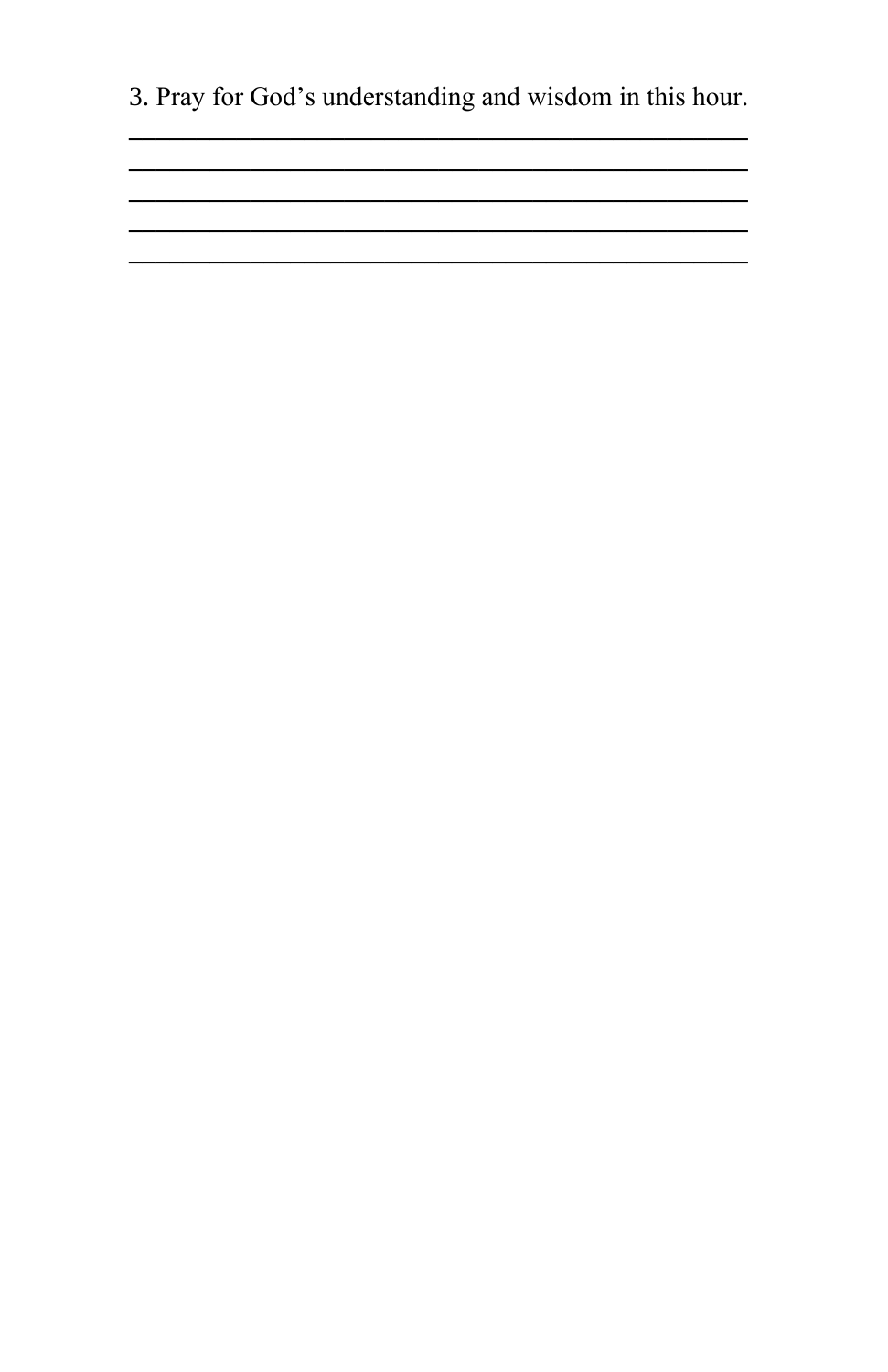#### **Daily Format for the Week Ending June 5, 2022**

### **GOD'S GRACIOUSNESS – THE WAY**

#### **Invocation**

Almighty God, send your Holy Spirit upon us so that we may perfectly love you and faithfully follow you today and always. In the name and spirit of Christ. Amen.

#### **This Week's Scripture – Psalm 107:1-9**

Oh, thank God—he's so good!

His love never runs out.

All of you set free by God, tell the world!

Tell how he freed you from oppression,

Then rounded you up from all over the place, from the four winds, from the seven seas.

Some of you wandered for years in the desert,

 looking but not finding a good place to live, Half-starved and parched with thirst,

 staggering and stumbling, on the brink of exhaustion.

Then, in your desperate condition, you called out to God.

 He got you out in the nick of time; He put your feet on a wonderful road

 that took you straight to a good place to live. So thank God for his marvelous love,

 for his miracle mercy to the children he loves. He poured great drafts of water down parched throats;

the starved and hungry got plenty to eat.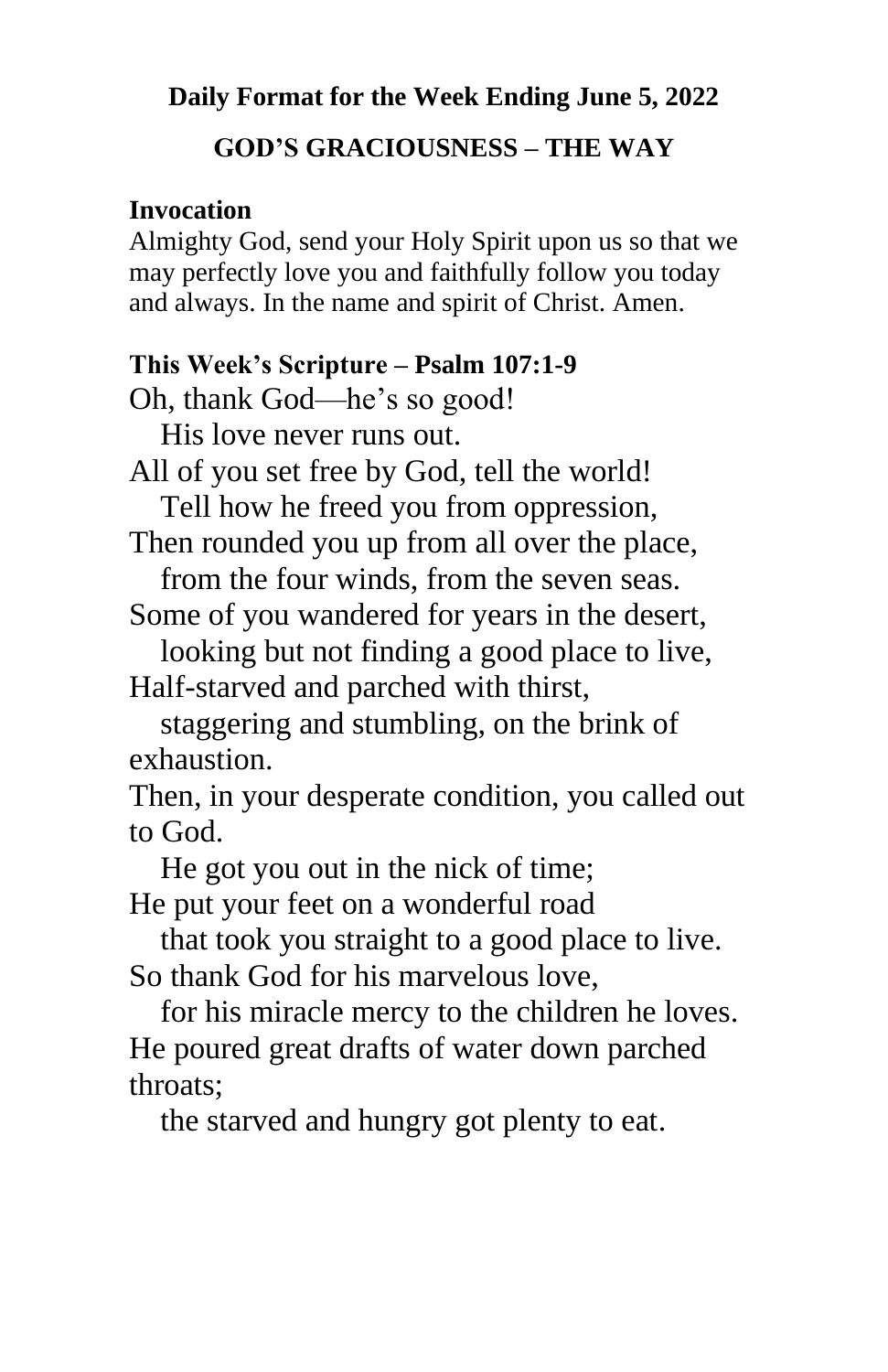# **Prayer**

Begin with a time of thanksgiving, praising God for being with us. Using the method of the five-finger prayer, pray for:

- 1. Those nearest to us family, friends, church, community
- 2. Those who point the way pastors, Bishop, Cabinet, teachers and administrators, those in the medical profession
- 3. Those in power our leaders at the national, state and local levels, for a spirit to unite our hearts together in a common purpose
- 4. Those who are struggling those dealing with illness, grief, addiction, issues in life
- 5. Ourselves be very specific and detail your concerns

End with a time of thanksgiving, knowing that God is walking with us and will point the way for us to travel.

# **Hymn: "Spirit of God, Descend Upon My Heart"**

1. Spirit of God, descend upon my heart; wean it from earth; through all its pulses move; stoop to my weakness, mighty as thou art, and make me love thee as I ought to love.

2. I ask no dream, no prophet ecstasies, No sudden rending of the veil of clay, no angel visitant, no opening skies; but take the dimness of my soul away.

3. Hast thou not bid me love thee, God and King? All, all thine own, soul, heart and strength and mind. I see thy cross; there teach my heart to cling; O let me seek thee, and O let me find!

4. Teach me to feel that thou art always nigh; teach me the struggles of the soul to bear, to check the rising doubt, the rebel sigh; teach me the patience of unanswered prayer.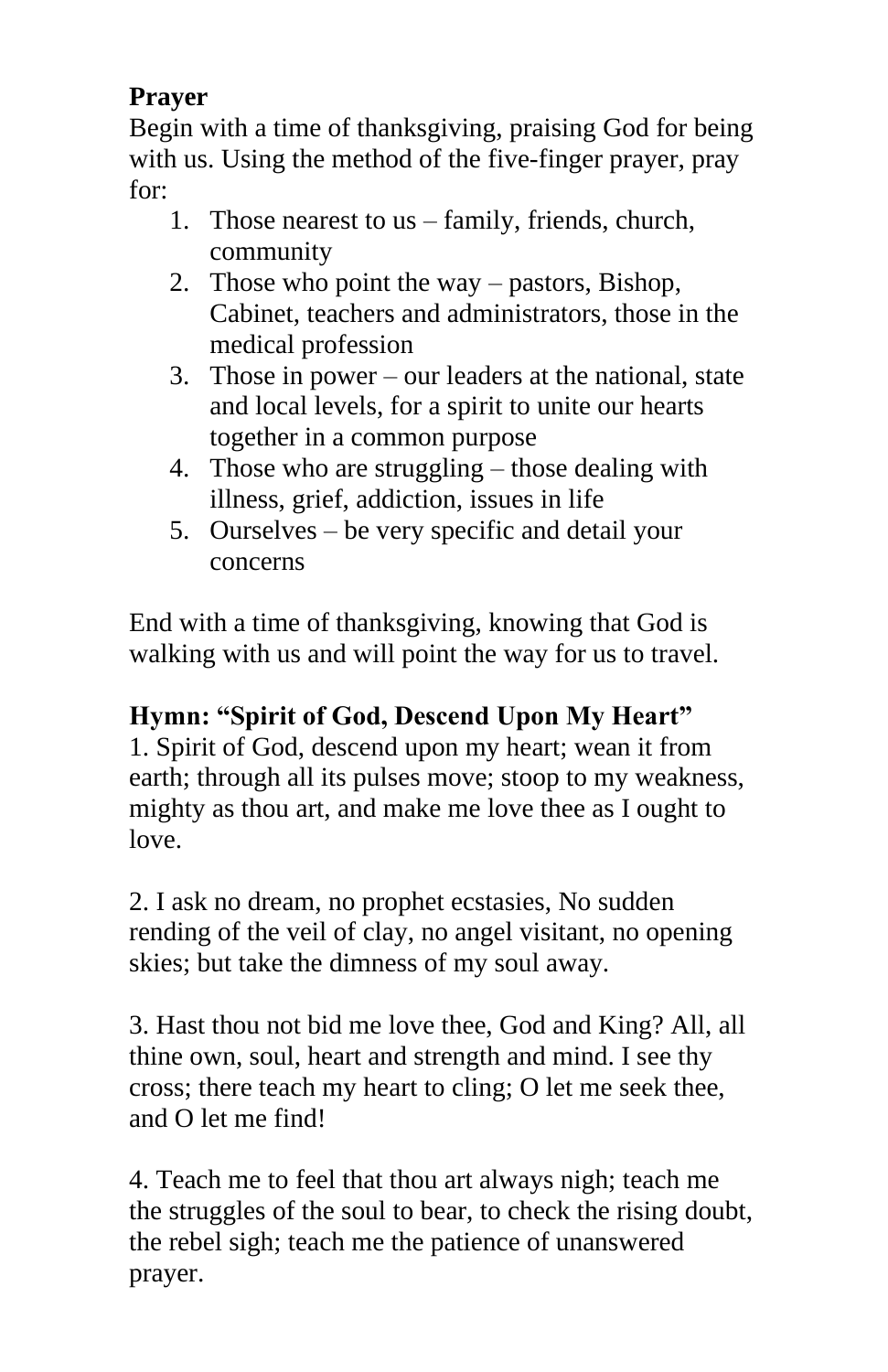5. Teach me to love thee as thine angels love, one holy passion filling all my frame the kindling of the heaven descended Dove, my heart an altar, and thy love the flame.

# **Reflection – See Daily Prompts**

# **Benediction**

Be filled with hope, joy, and peace by the power of the Holy Spirit. Amen.

**\_\_\_\_\_\_\_\_\_\_\_\_\_\_\_\_\_\_\_\_\_\_\_\_\_\_\_\_\_\_\_\_\_\_\_\_\_\_\_\_\_\_\_\_\_\_ \_\_\_\_\_\_\_\_\_\_\_\_\_\_\_\_\_\_\_\_\_\_\_\_\_\_\_\_\_\_\_\_\_\_\_\_\_\_\_\_\_\_\_\_\_\_ \_\_\_\_\_\_\_\_\_\_\_\_\_\_\_\_\_\_\_\_\_\_\_\_\_\_\_\_\_\_\_\_\_\_\_\_\_\_\_\_\_\_\_\_\_\_ \_\_\_\_\_\_\_\_\_\_\_\_\_\_\_\_\_\_\_\_\_\_\_\_\_\_\_\_\_\_\_\_\_\_\_\_\_\_\_\_\_\_\_\_\_\_ \_\_\_\_\_\_\_\_\_\_\_\_\_\_\_\_\_\_\_\_\_\_\_\_\_\_\_\_\_\_\_\_\_\_\_\_\_\_\_\_\_\_\_\_\_\_ \_\_\_\_\_\_\_\_\_\_\_\_\_\_\_\_\_\_\_\_\_\_\_\_\_\_\_\_\_\_\_\_\_\_\_\_\_\_\_\_\_\_\_\_\_\_**

**\_\_\_\_\_\_\_\_\_\_\_\_\_\_\_\_\_\_\_\_\_\_\_\_\_\_\_\_\_\_\_\_\_\_\_\_\_\_\_\_\_\_\_\_\_\_ \_\_\_\_\_\_\_\_\_\_\_\_\_\_\_\_\_\_\_\_\_\_\_\_\_\_\_\_\_\_\_\_\_\_\_\_\_\_\_\_\_\_\_\_\_\_ \_\_\_\_\_\_\_\_\_\_\_\_\_\_\_\_\_\_\_\_\_\_\_\_\_\_\_\_\_\_\_\_\_\_\_\_\_\_\_\_\_\_\_\_\_\_ \_\_\_\_\_\_\_\_\_\_\_\_\_\_\_\_\_\_\_\_\_\_\_\_\_\_\_\_\_\_\_\_\_\_\_\_\_\_\_\_\_\_\_\_\_\_ \_\_\_\_\_\_\_\_\_\_\_\_\_\_\_\_\_\_\_\_\_\_\_\_\_\_\_\_\_\_\_\_\_\_\_\_\_\_\_\_\_\_\_\_\_\_ \_\_\_\_\_\_\_\_\_\_\_\_\_\_\_\_\_\_\_\_\_\_\_\_\_\_\_\_\_\_\_\_\_\_\_\_\_\_\_\_\_\_\_\_\_\_**

## **MONDAY, May 30 - Time of Reflection**

1. In the past year, how has God set me free?

2. When have I desperately called out to God?

3. Can I use that same desperation to seek a solution for the choices we are considering and let God lead/provide a way?

**\_\_\_\_\_\_\_\_\_\_\_\_\_\_\_\_\_\_\_\_\_\_\_\_\_\_\_\_\_\_\_\_\_\_\_\_\_\_\_\_\_\_\_\_\_\_ \_\_\_\_\_\_\_\_\_\_\_\_\_\_\_\_\_\_\_\_\_\_\_\_\_\_\_\_\_\_\_\_\_\_\_\_\_\_\_\_\_\_\_\_\_\_ \_\_\_\_\_\_\_\_\_\_\_\_\_\_\_\_\_\_\_\_\_\_\_\_\_\_\_\_\_\_\_\_\_\_\_\_\_\_\_\_\_\_\_\_\_\_**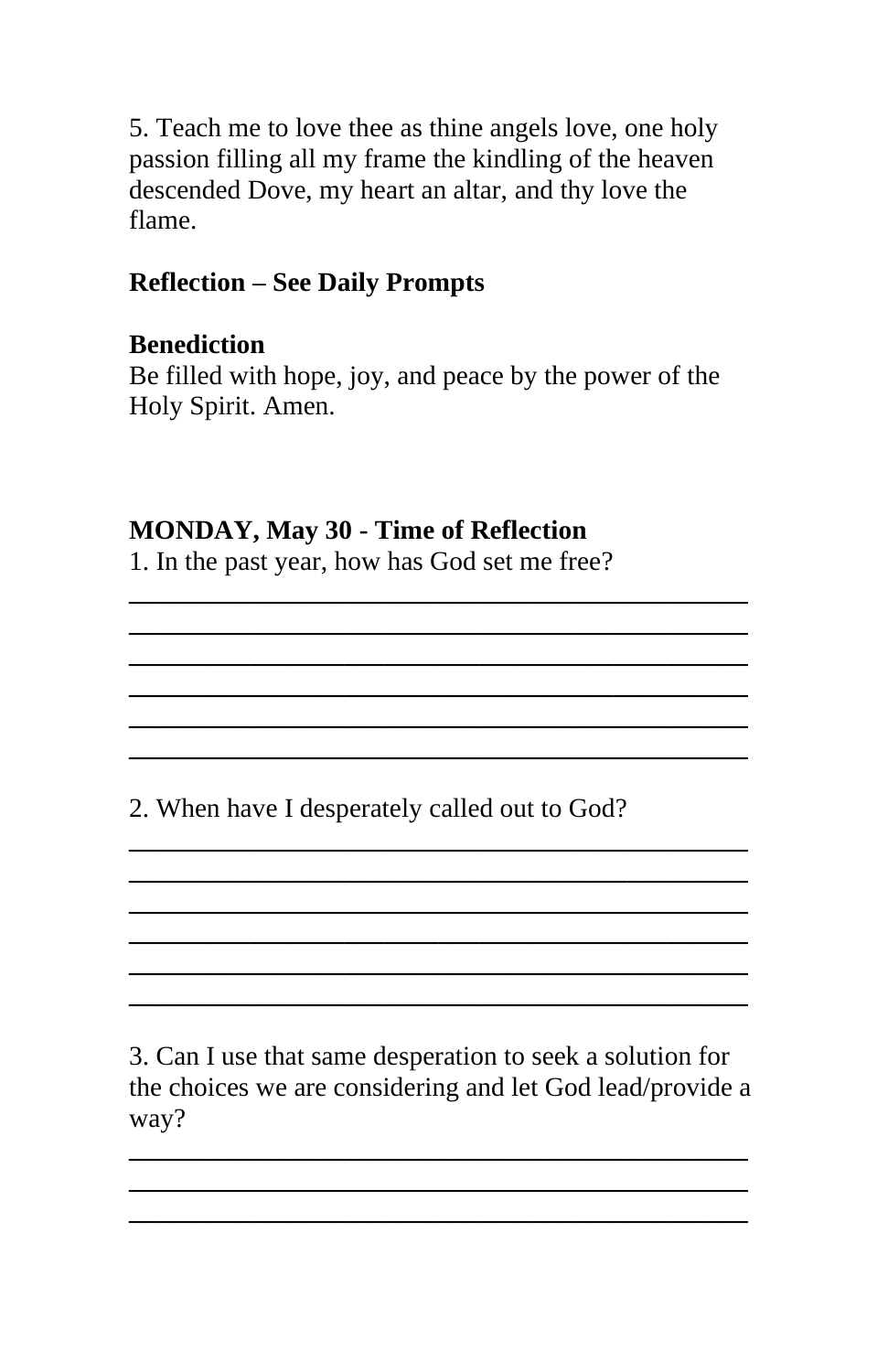## **TUESDAY, May 31 - Time of Reflection**

1. My most memorable rescue was when God...

2. I always give thanks that God led me from...

# **WEDNESDAY, June 1 - Time of Reflection**

1. If God were to take my greatest weakness, he would take away my...

2. What do I have to change to love as Christ calls me to?

# THURSDAY, June 2 – Time of Reflection

1. When was the last time I felt the presence of God?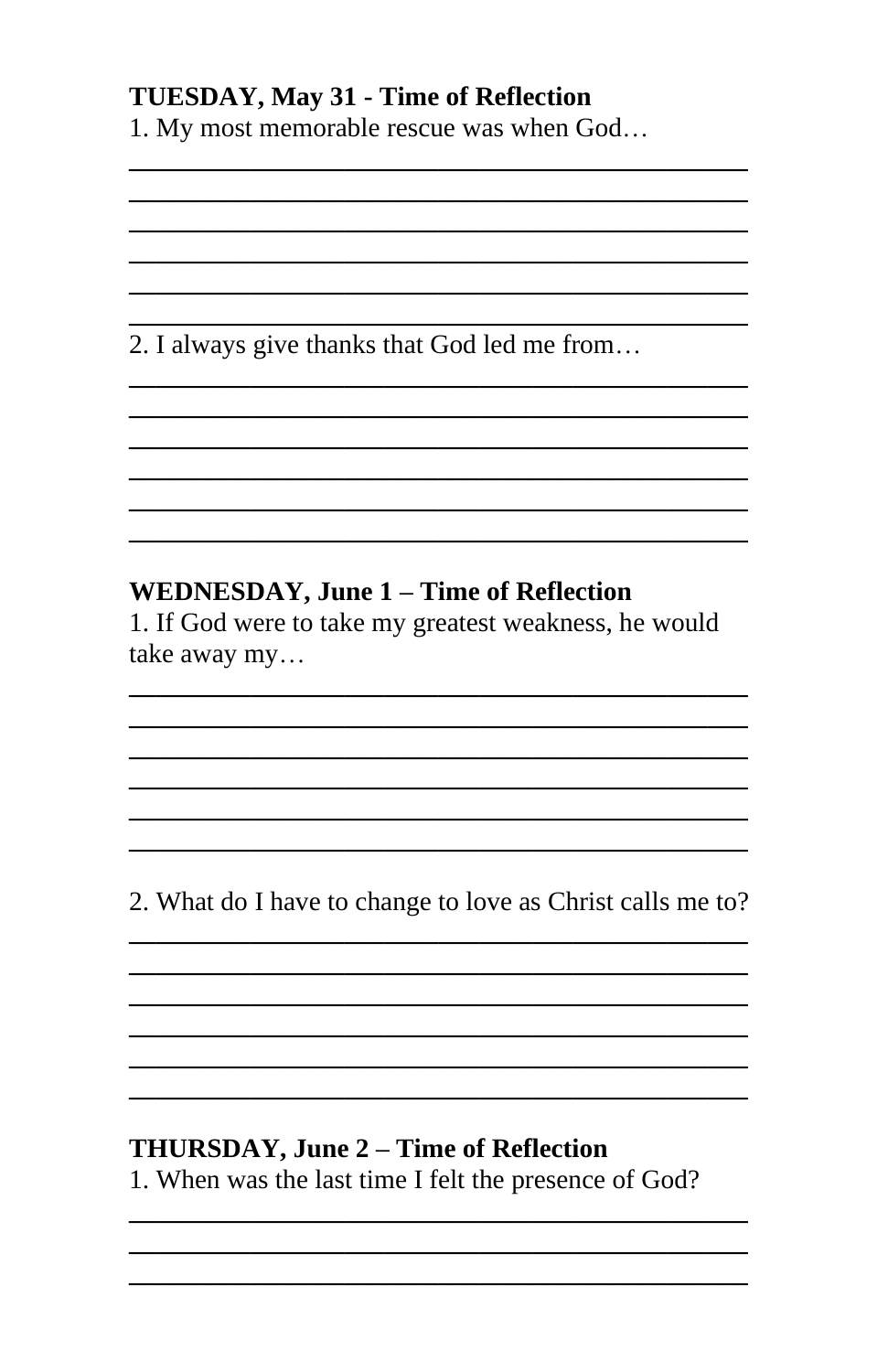2. What does the hymn ask of God in verse 3?

# FRIDAY, June 3 - Time of Reflection

1. What doubts plague me today?

2. Have I taken them to God for resolution and direction?

3. Have I listened for an answer?

## **SATURDAY, June 4 - Time of Reflection**

1. How can I make my heart an altar?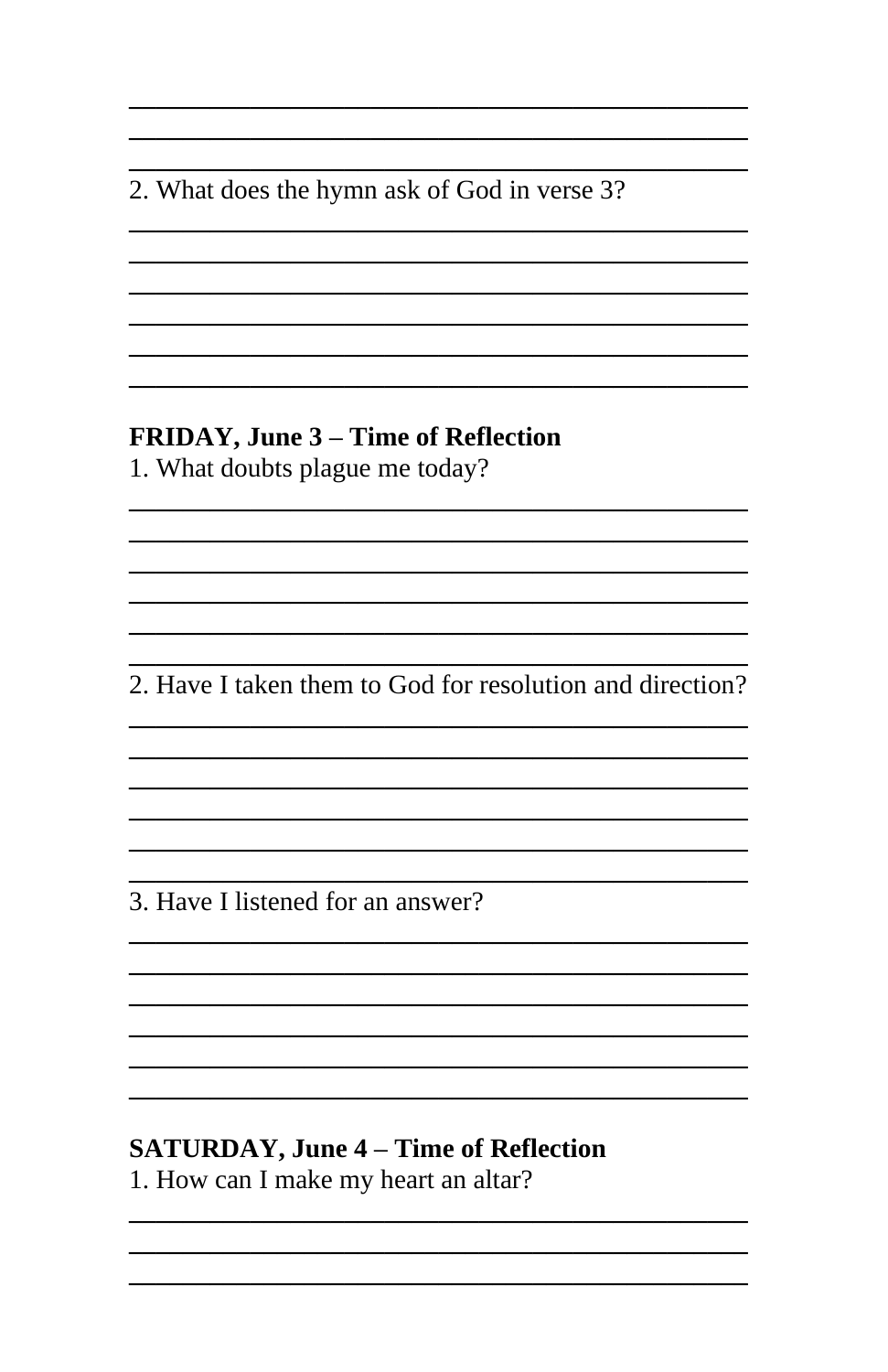2. What might I have to release in order to travel God's path, rather than my own or that of "the world"?

#### **SUNDAY, June 5 – Time of Reflection**

1. How is Sabbath Rest restoring my soul today?

2. Where have I seen Christ this week?

3. In what situation are you calling me to be Christ?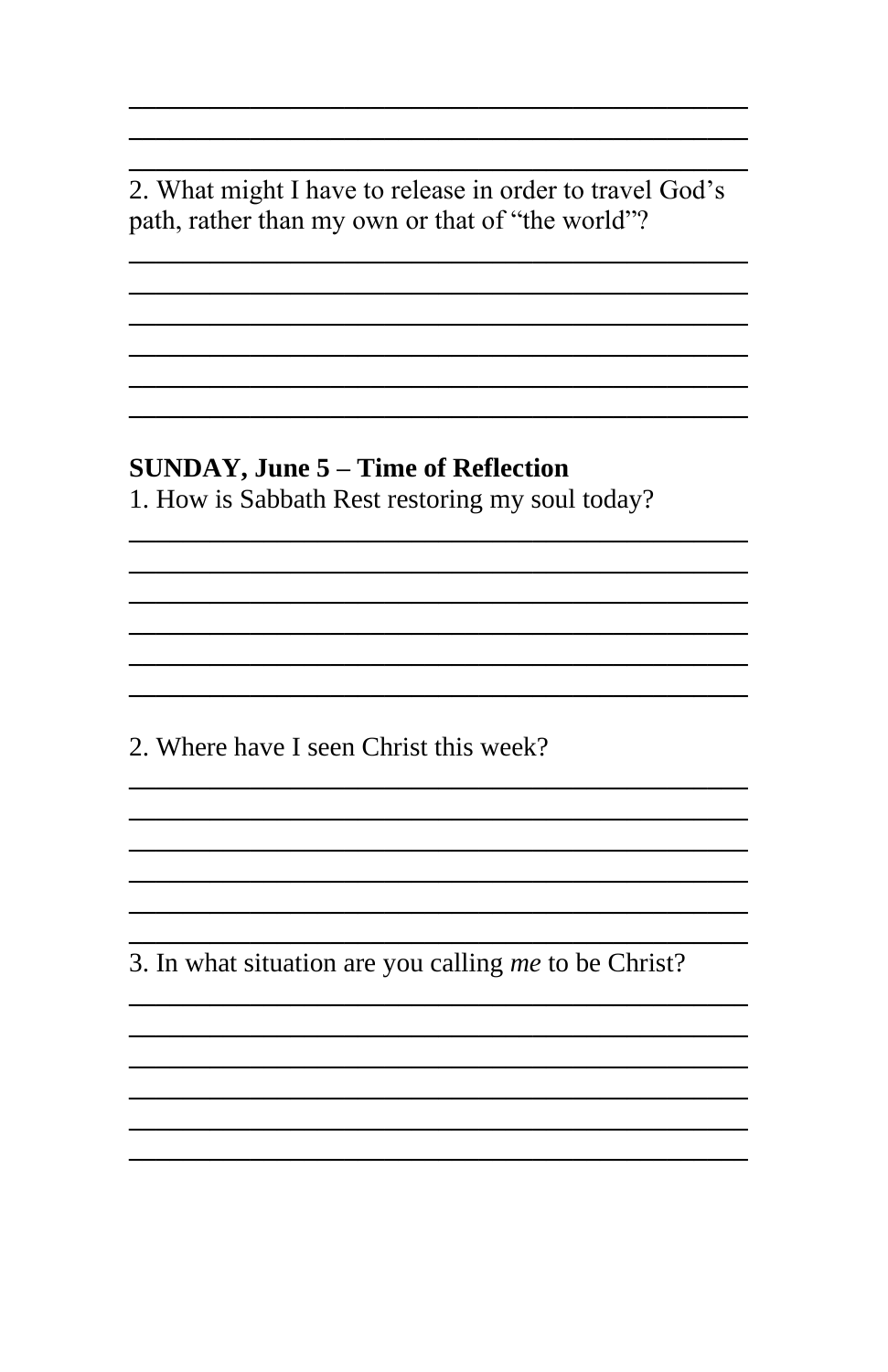**Daily Format for the Week Ending June 12, 2022**

#### **PRAISE THE LORD!**

#### **Invocation**

Almighty God, you have made yourself known to us as Father, Son, and Holy Spirit. Make yourself known to us in such a way that we may understand your will and purpose for our lives today. We offer our prayers in the name and spirit of Christ. Amen.

### **This Week's Scripture – Psalm 150** Hallelujah!

Praise God in his holy house of worship, praise him under the open skies;

Praise him for his acts of power,

praise him for his magnificent greatness;

Praise with a blast on the trumpet,

praise by strumming soft strings;

Praise him with castanets and dance, praise him with banjo and flute;

Praise him with cymbals and a big bass drum, praise him with fiddles and mandolin.

Let every living, breathing creature praise God! Hallelujah!

# **Prayer**

Begin with a time of thanksgiving, praising God for being with us. Using the method of the five-finger prayer, pray for:

- 1. Those nearest to us family, friends, church, community
- 2. Those who point the way pastors, Bishop, Cabinet, teachers and administrators, those in the medical profession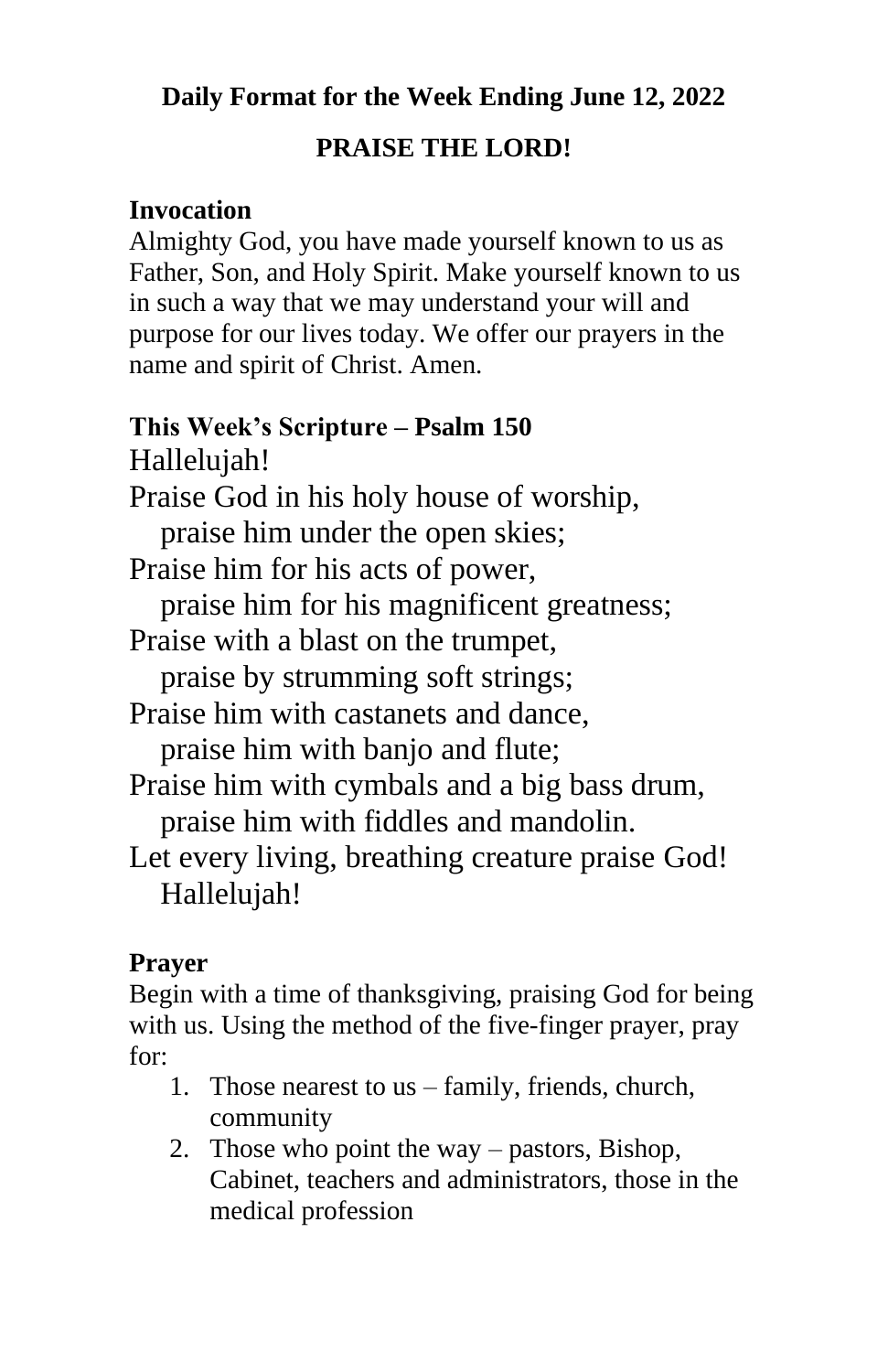- 3. Those in power our leaders at the national, state and local levels, for a spirit to unite our hearts together in a common purpose
- 4. Those who are struggling those dealing with illness, grief, addiction, issues in life
- 5. Ourselves be very specific and detail your concerns

End with a time of thanksgiving, knowing that God is walking with us and will point the way for us to travel.

## **Hymn: "Joyful, Joyful, We Adore Thee"**

1. Joyful, joyful, we adore thee, God of glory, Lord of love; Hearts unfold like flowers before thee, Opening to the sun above. Melt the clouds of sin and sadness; drive the dark of doubt away; giver of immortal gladness, fill us with the light of day!

2. All thy works with joy surround thee, earth and heav'n reflect thy rays, stars and angels sing around thee, center of unbroken praise; field and forest, vale and mountain, flowery meadow, flashing sea, chanting bird and flowing fountain, call us to rejoice in thee.

3. Thou art giving and forgiving, ever blessing, ever blest, well-spring of the joy of living, ocean-depth of happy rest! Thou our Father Christ our brother, all who live in love are thine teach us how to love each other; lift us to the joy divine.

# **Reflection – See Daily Prompts**

#### **Benediction**

May Christ be made known to you and through you today. Amen.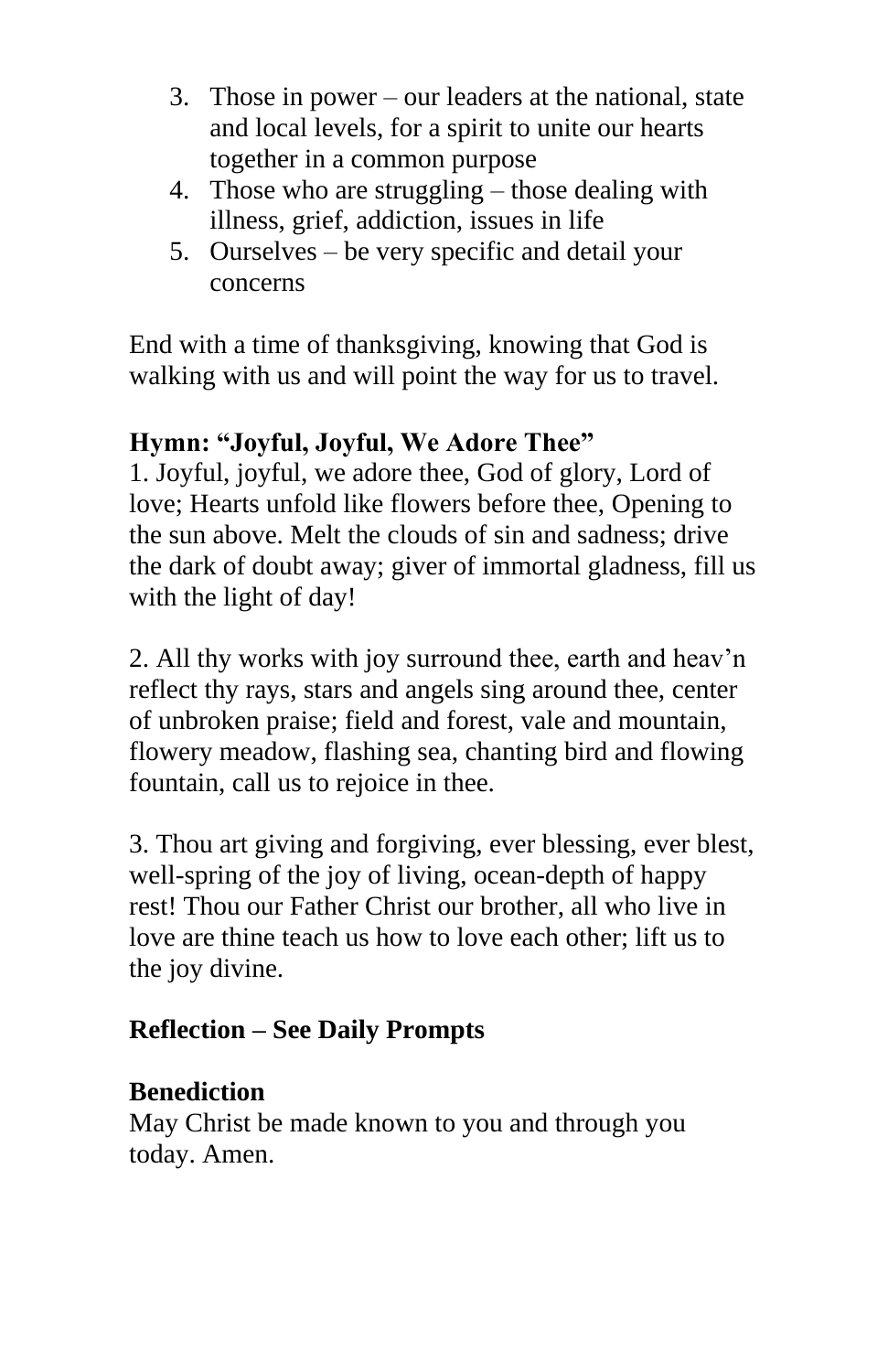## **MONDAY, June 6 - Time of Reflection**

1. List 10 blessings you have received this year:

# 2. In response, how can I praise God today?

# **TUESDAY, June 7 - Time of Reflection**

1. When was the last time I blessed someone?

2. As another way of praising God, is there someone I could bless today?

# **WEDNESDAY, June 8 - Time of Reflection**

1. Read or sing aloud this week's hymn.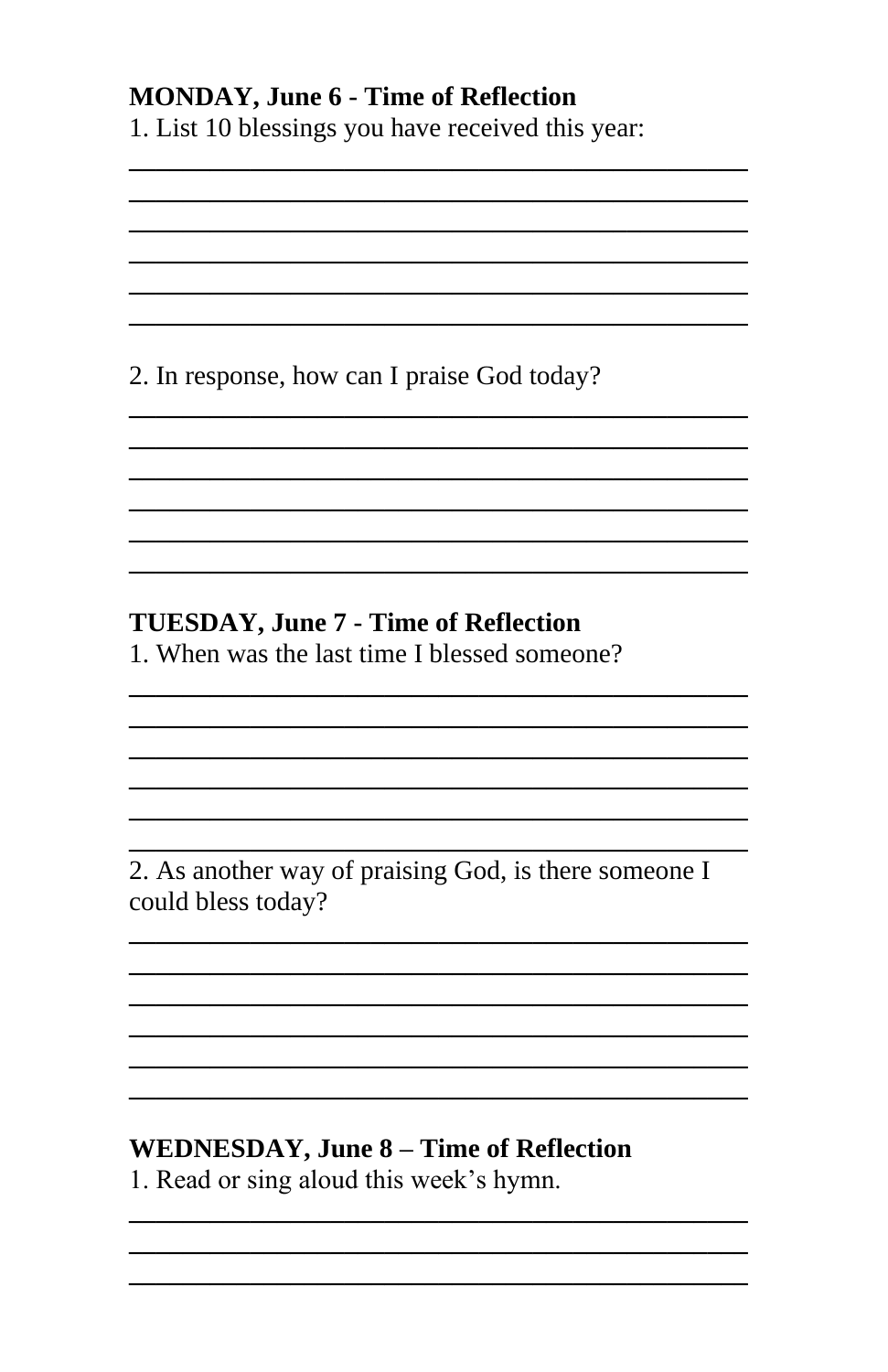2. When has my day been transformed from darkness to light? Did I remember to praise God?

# THURSDAY, June 9 - Time of Reflection

1. How has God's forgiveness changed my life?

2. Is there someone I need to forgive today? Pray for the courage to do so.

# FRIDAY, June 10 - Time of Reflection

1. How is God teaching me to love others I may disagree with?

2. Am I listening to the "heart" beneath the words of those with whom I disagree?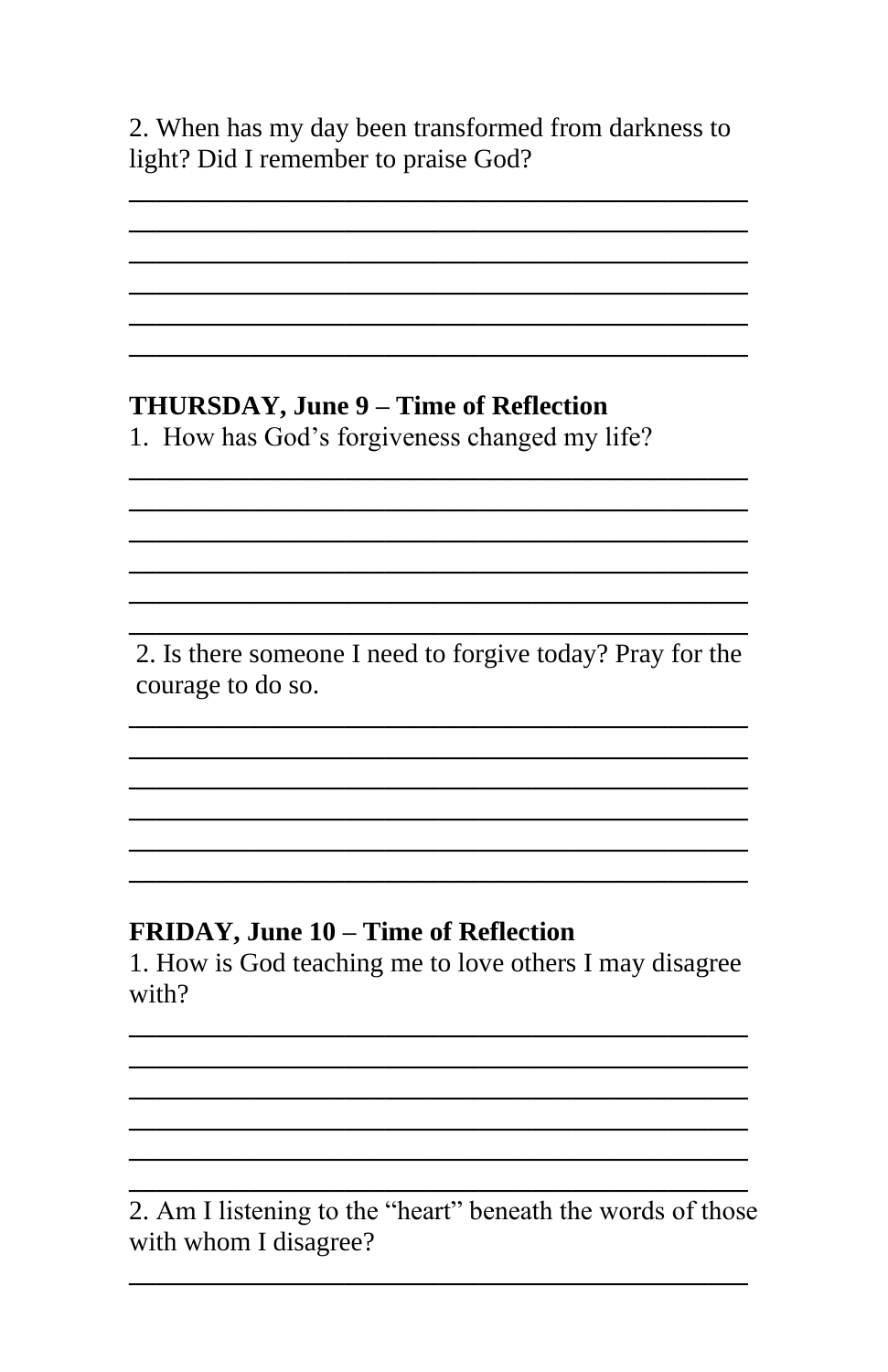3. How can I praise the Lord in the way I relate to those who are different from me?

## **SATURDAY, June 11 - Time of Reflection**

1. What cloud of "sin and sadness" needs to be melted today?

2. Sin could be defined as anything that moves us away from God. This week, did I move closer or farther from Christ?

# **SUNDAY, June 12 - Time of Reflection**

1. How is Sabbath Rest restoring my soul today?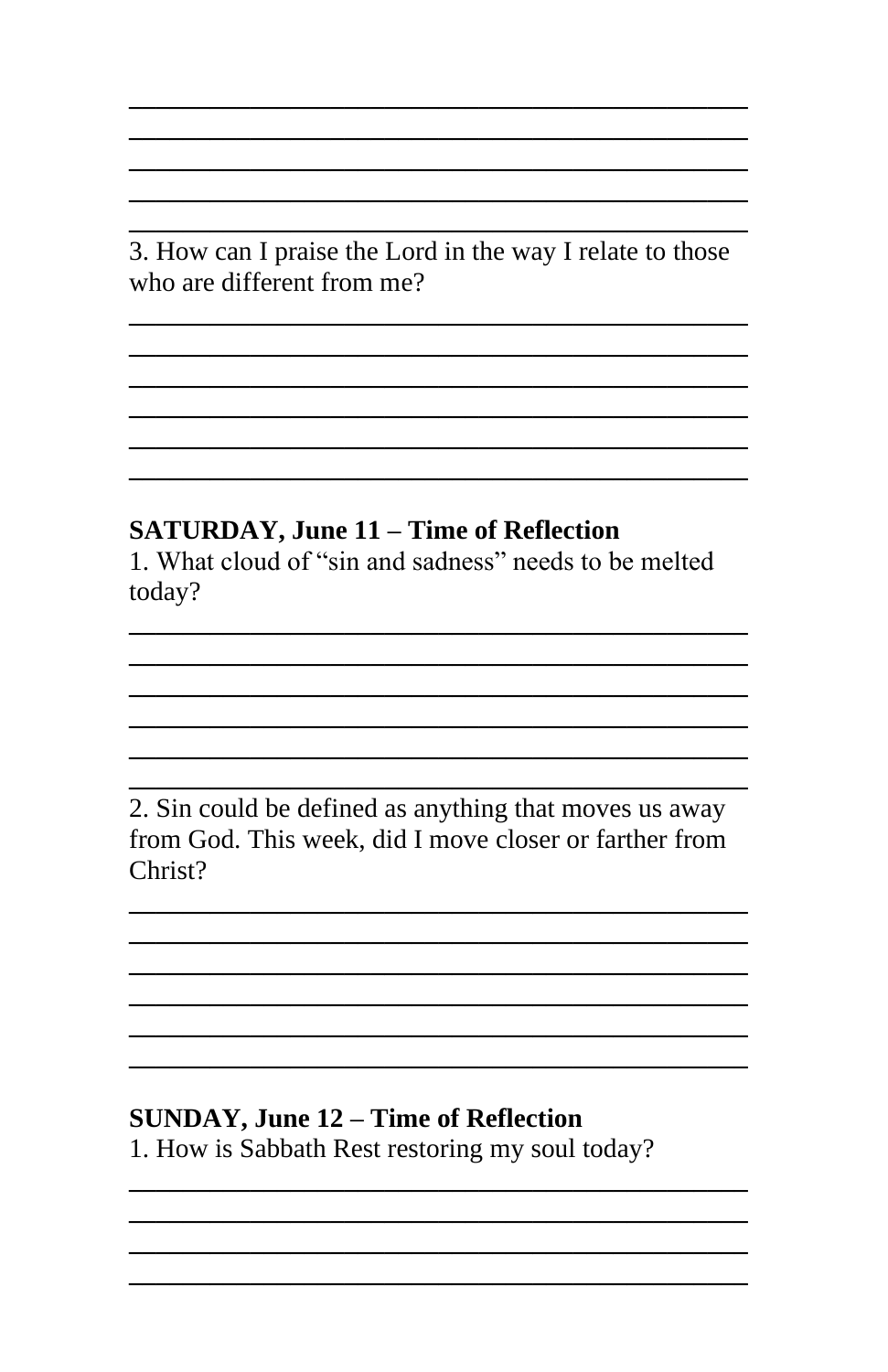2. Where have I seen Christ this week?

3. How will I worship the Lord with praise today?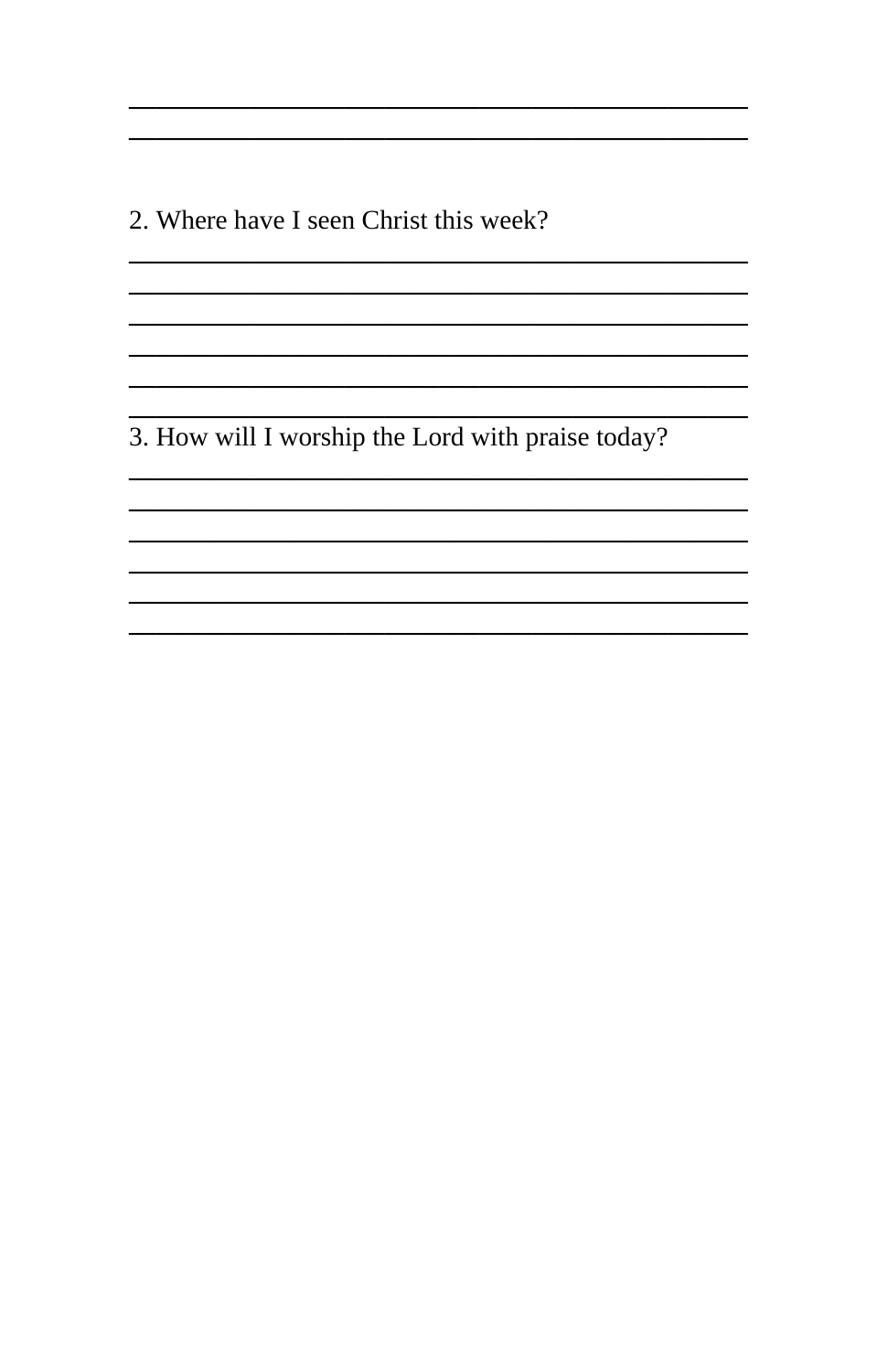#### **Daily Format for the Week Ending June 19, 2022**

#### **GOD'S STRENGTH IN OUR WEAKNESS**

#### **Invocation**

Almighty God, through the power of your Holy Spirit you enable us to do and be more than we can think or imagine. Come now, dwell within us, and make us strong to do your work and will. Through Christ our Lord. Amen.

#### **This Week's Scripture – Psalm 46**

God is a safe place to hide,

ready to help when we need him.

We stand fearless at the cliff-edge of doom, courageous in seastorm and earthquake,

Before the rush and roar of oceans, the tremors that shift mountains.

 Jacob-wrestling God fights for us, God-of-Angel-Armies protects us.

River fountains splash joy, cooling God's city, this sacred haunt of the Most High.

God lives here, the streets are safe,

 God at your service from crack of dawn. Godless nations rant and rave, kings and kingdoms threaten,

but Earth does anything he says.

 Jacob-wrestling God fights for us, God-of-Angel-Armies protects us.

Attention, all! See the marvels of God!

 He plants flowers and trees all over the earth, Bans war from pole to pole,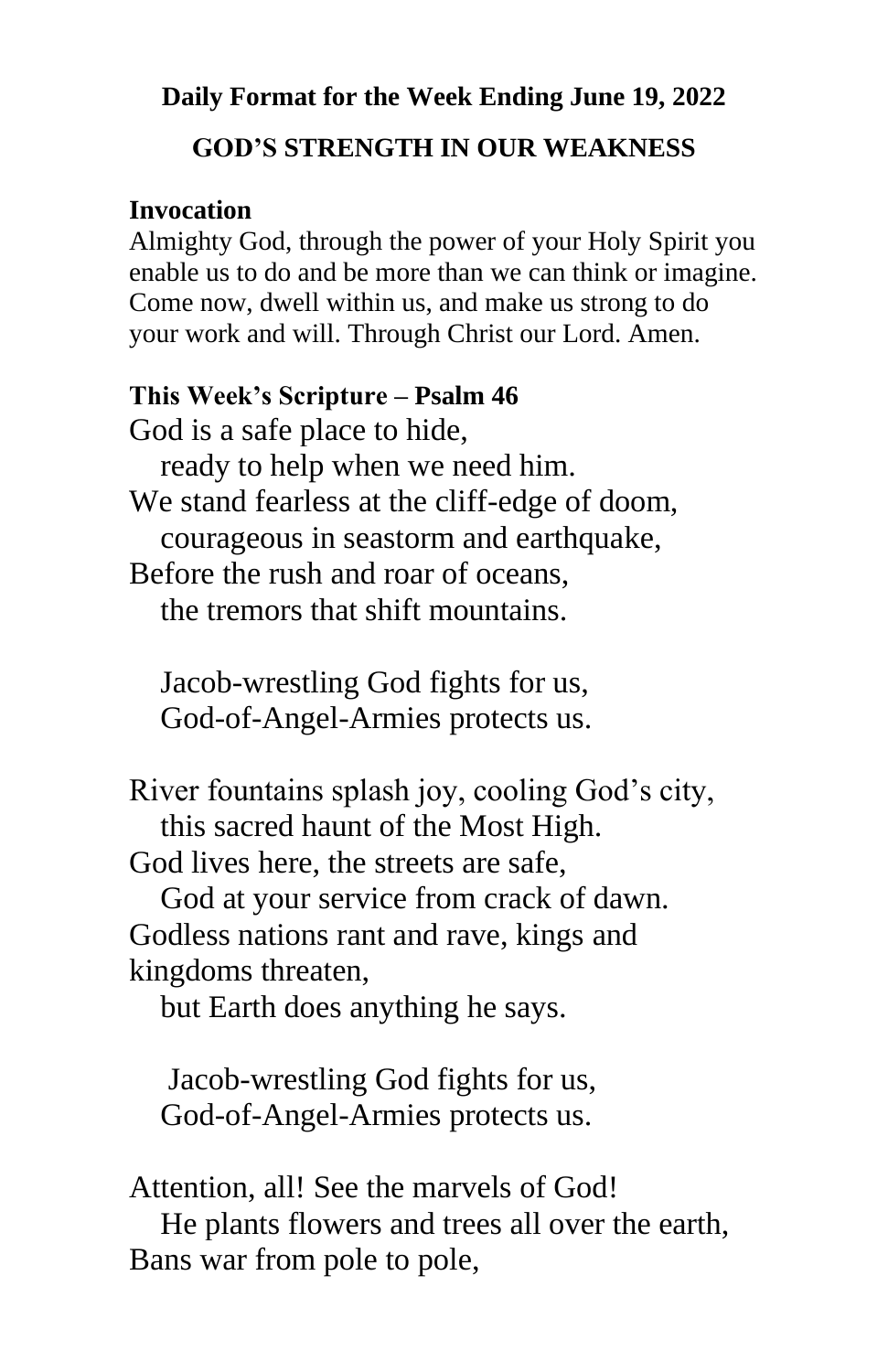breaks all the weapons across his knee. "Step out of the traffic! Take a long, loving look at me, your High God, above politics, above everything."

 Jacob-wrestling God fights for us, God-of-Angel-Armies protects us.

# **Prayer**

Begin with a time of thanksgiving, praising God for being with us. Using the method of the five-finger prayer, pray for:

- 1. Those nearest to us family, friends, church, community
- 2. Those who point the way pastors, Bishop, Cabinet, teachers and administrators, those in the medical profession
- 3. Those in power our leaders at the national, state and local levels, for a spirit to unite our hearts together in a common purpose
- 4. Those who are struggling those dealing with illness, grief, addiction, issues in life
- 5. Ourselves be very specific and detail your concerns

End with a time of thanksgiving, knowing that God is walking with us and will point the way for us to travel.

# **Hymn: "Just As I Am, Without One Plea"**

1. Just as I am, without one plea, but that thy blood was shed for me, and that thou bidst me come to thee, O Lamb of God, I come, I come!

2. Just as I am, and waiting not to rid my soul of one dark blot, to thee whose blood can cleanse each spot, O Lamb of God, I come, I come!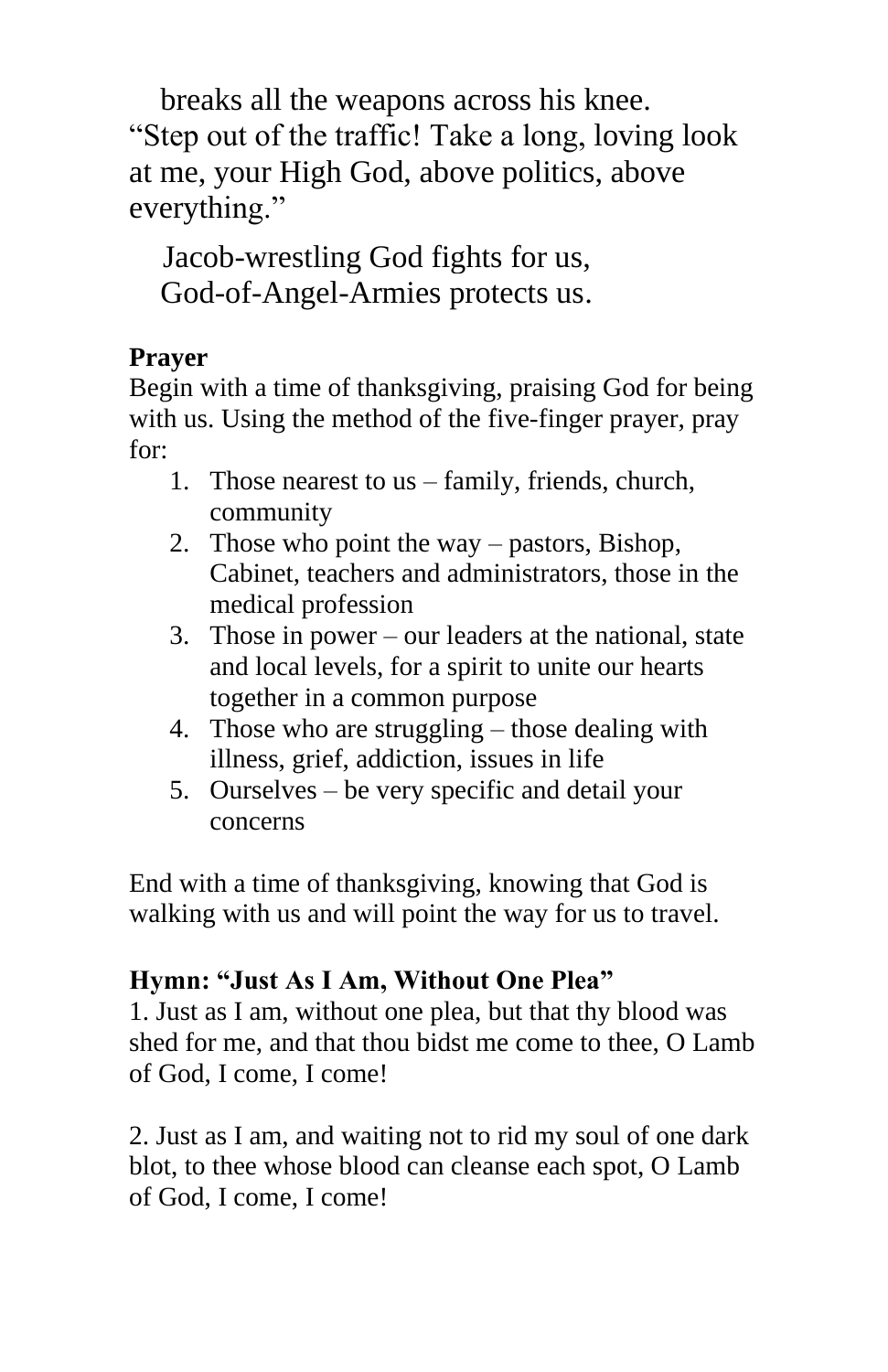3. Just as I am, though tossed about with many a conflict, many a doubt, fighting's and fears within, without, O Lamb of God, I come, I come!

4. Just as I am, thou wilt receive, wilt welcome, pardon, cleanse, relieve; because thy promise I believe, O Lamb of God, I come, I come!

5. Just as I am, thy love unknown, hath broken every barrier down; now to be thine, yea, thine alone, O Lamb of God, I come, I come!

#### **Reflection – See Daily Prompts**

#### **Benediction**

May the power, peace, and presence of Jesus Christ uphold, sustain, direct, and keep you always. Amen.

#### **MONDAY, June 13 - Time of Reflection**

1. What is my biggest fear in the midst of all the talk about a church split?

**\_\_\_\_\_\_\_\_\_\_\_\_\_\_\_\_\_\_\_\_\_\_\_\_\_\_\_\_\_\_\_\_\_\_\_\_\_\_\_\_\_\_\_\_\_\_ \_\_\_\_\_\_\_\_\_\_\_\_\_\_\_\_\_\_\_\_\_\_\_\_\_\_\_\_\_\_\_\_\_\_\_\_\_\_\_\_\_\_\_\_\_\_ \_\_\_\_\_\_\_\_\_\_\_\_\_\_\_\_\_\_\_\_\_\_\_\_\_\_\_\_\_\_\_\_\_\_\_\_\_\_\_\_\_\_\_\_\_\_ \_\_\_\_\_\_\_\_\_\_\_\_\_\_\_\_\_\_\_\_\_\_\_\_\_\_\_\_\_\_\_\_\_\_\_\_\_\_\_\_\_\_\_\_\_\_ \_\_\_\_\_\_\_\_\_\_\_\_\_\_\_\_\_\_\_\_\_\_\_\_\_\_\_\_\_\_\_\_\_\_\_\_\_\_\_\_\_\_\_\_\_\_ \_\_\_\_\_\_\_\_\_\_\_\_\_\_\_\_\_\_\_\_\_\_\_\_\_\_\_\_\_\_\_\_\_\_\_\_\_\_\_\_\_\_\_\_\_\_**

2. Can I trust Psalm 46? Is God really a safe place and ready to help?

**\_\_\_\_\_\_\_\_\_\_\_\_\_\_\_\_\_\_\_\_\_\_\_\_\_\_\_\_\_\_\_\_\_\_\_\_\_\_\_\_\_\_\_\_\_\_ \_\_\_\_\_\_\_\_\_\_\_\_\_\_\_\_\_\_\_\_\_\_\_\_\_\_\_\_\_\_\_\_\_\_\_\_\_\_\_\_\_\_\_\_\_\_ \_\_\_\_\_\_\_\_\_\_\_\_\_\_\_\_\_\_\_\_\_\_\_\_\_\_\_\_\_\_\_\_\_\_\_\_\_\_\_\_\_\_\_\_\_\_ \_\_\_\_\_\_\_\_\_\_\_\_\_\_\_\_\_\_\_\_\_\_\_\_\_\_\_\_\_\_\_\_\_\_\_\_\_\_\_\_\_\_\_\_\_\_ \_\_\_\_\_\_\_\_\_\_\_\_\_\_\_\_\_\_\_\_\_\_\_\_\_\_\_\_\_\_\_\_\_\_\_\_\_\_\_\_\_\_\_\_\_\_**

**\_\_\_\_\_\_\_\_\_\_\_\_\_\_\_\_\_\_\_\_\_\_\_\_\_\_\_\_\_\_\_\_\_\_\_\_\_\_\_\_\_\_\_\_\_\_** 3. Can I trust God to provide the answers I don't have? **\_\_\_\_\_\_\_\_\_\_\_\_\_\_\_\_\_\_\_\_\_\_\_\_\_\_\_\_\_\_\_\_\_\_\_\_\_\_\_\_\_\_\_\_\_**

**\_\_\_\_\_\_\_\_\_\_\_\_\_\_\_\_\_\_\_\_\_\_\_\_\_\_\_\_\_\_\_\_\_\_\_\_\_\_\_\_\_\_\_\_\_\_**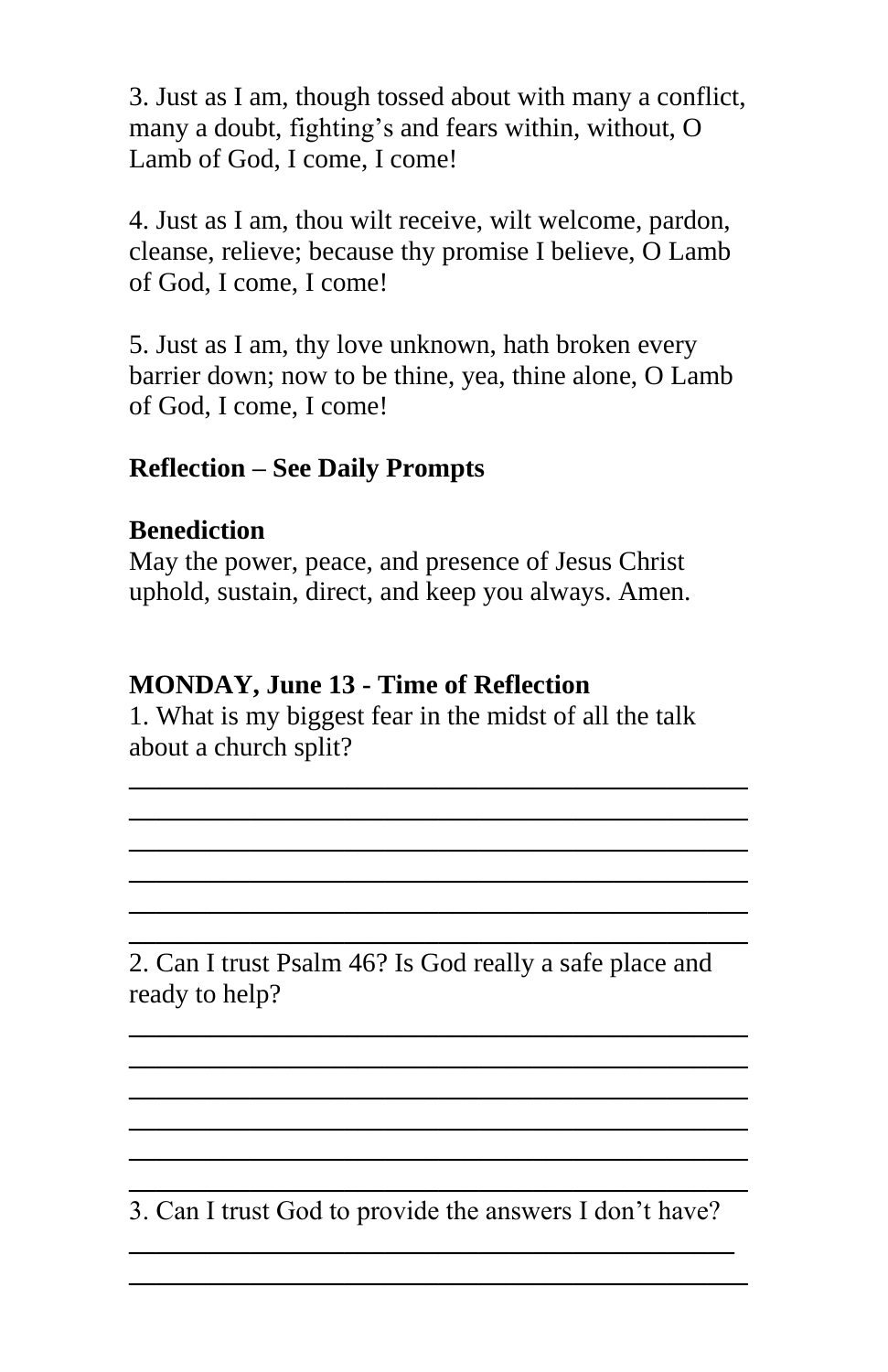#### **TUESDAY, June 14 - Time of Reflection**

1. Do I believe that God is fighting for His Church or that this "battle" is up to me?

2. Is my vantage point higher than God's? Have I stumbled when I thought it was?

3. How do I put aside  $my$  agenda and really listen for God's answers? Do I want to?

# **WEDNESDAY, June 15 - Time of Reflection**

1. If God fights for us and protects us, do I want to get out ahead of that promise?

2. Has God given me direction during these weeks of prayer and seeking? If yes, how might I share it in a spirit of humility and love?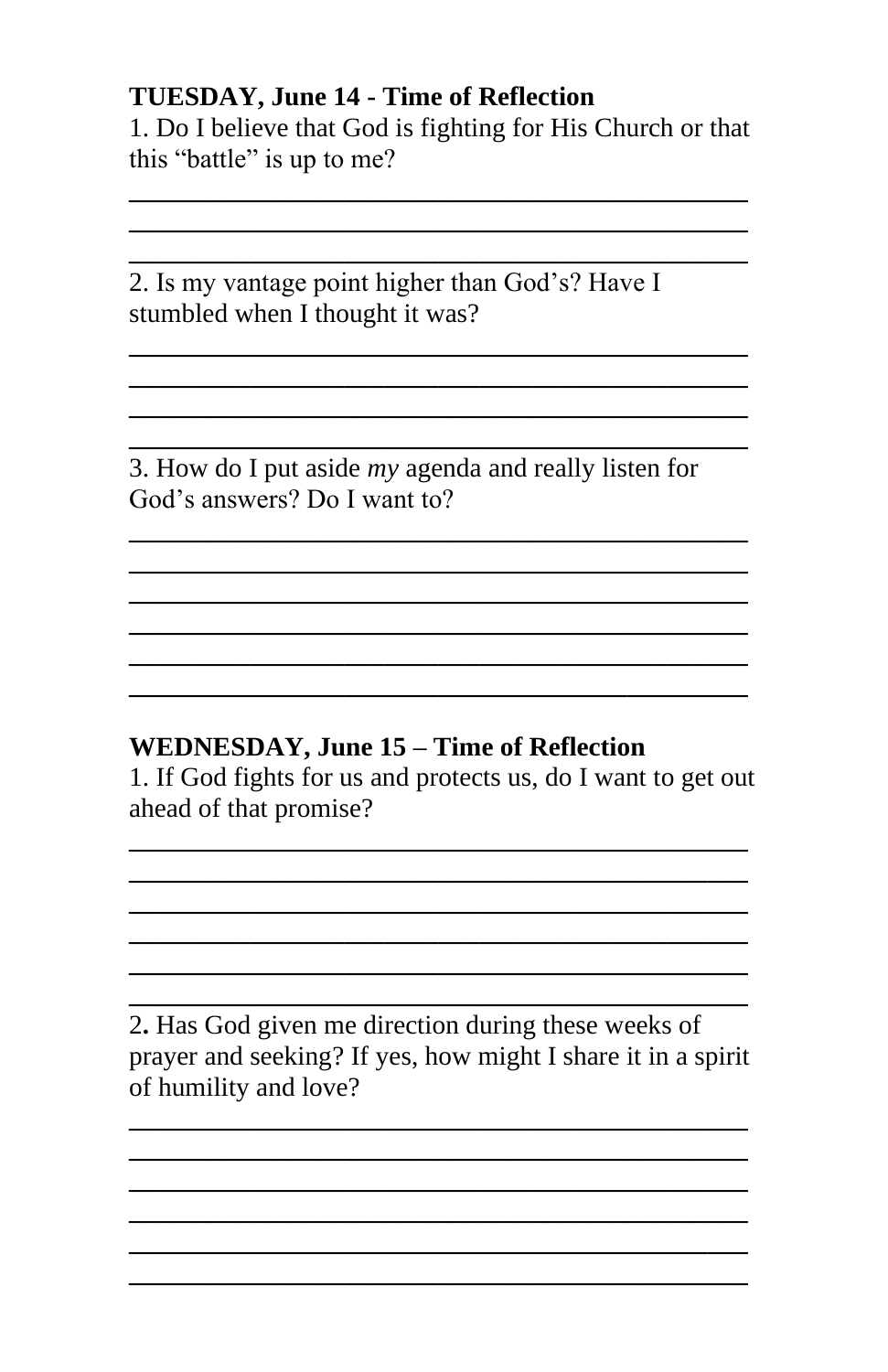# THURSDAY, June 16 - Time of Reflection

1. How can I be "strong" in the Lord?

2. When has the Lord been my strength when I had no strength left?

# FRIDAY, June 17 - Time of Reflection

1. When has God rescued me from doubt and fear?

2. Do I have any reason to believe God won't/can't do it again?

3. How would my life change if I trusted God's strength?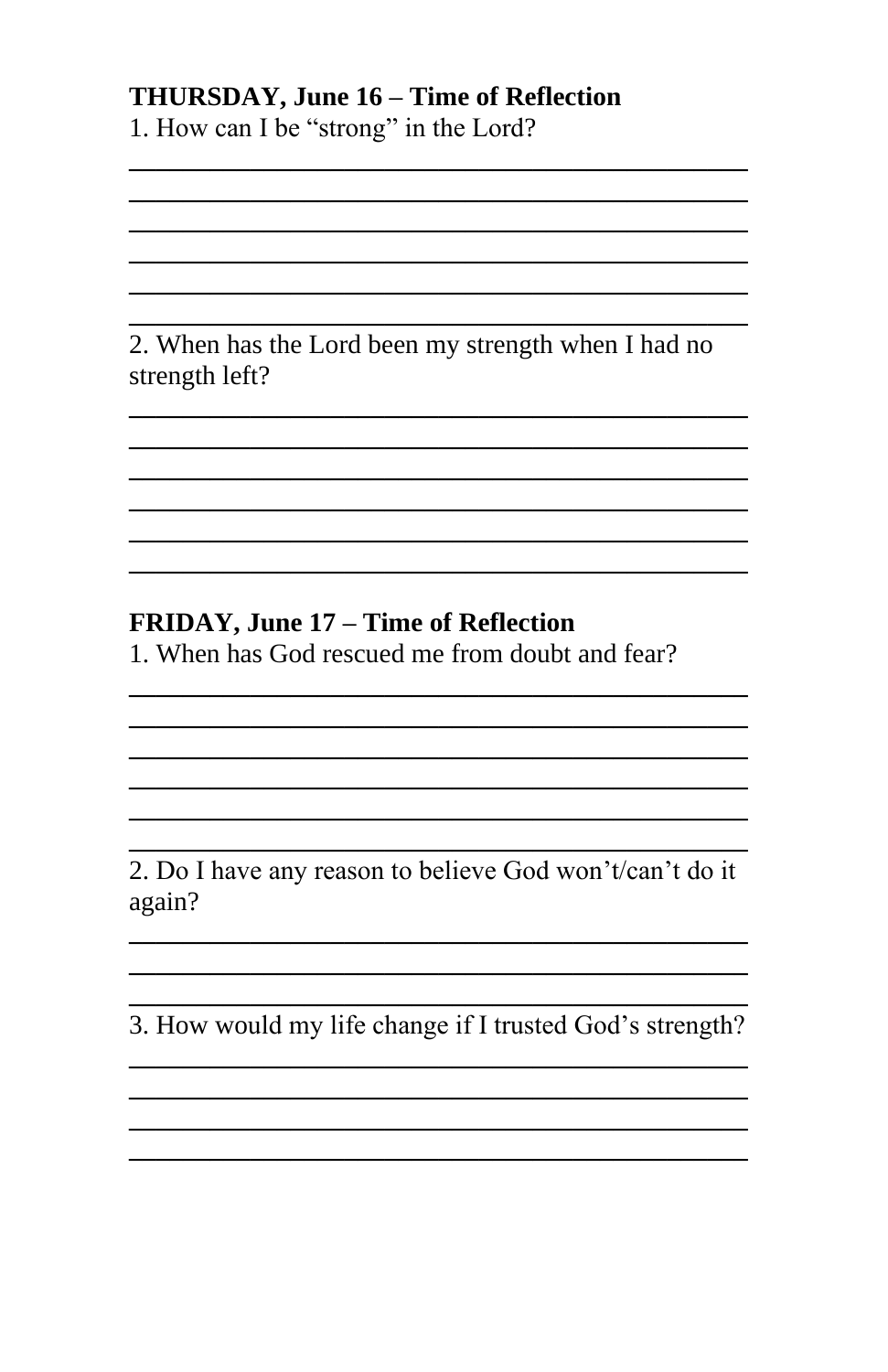4. How might this church change if we trusted God's strength?

# **SATURDAY, June 18 - Time of Reflection**

1. What barrier in me is God wanting to break down.

2. How will I come to Jesus in faith to guide me in the days ahead?

# **SUNDAY, June 19 - Time of Reflection**

1. How is Sabbath Rest restoring my soul today?

2. Where have I seen Christ this week?